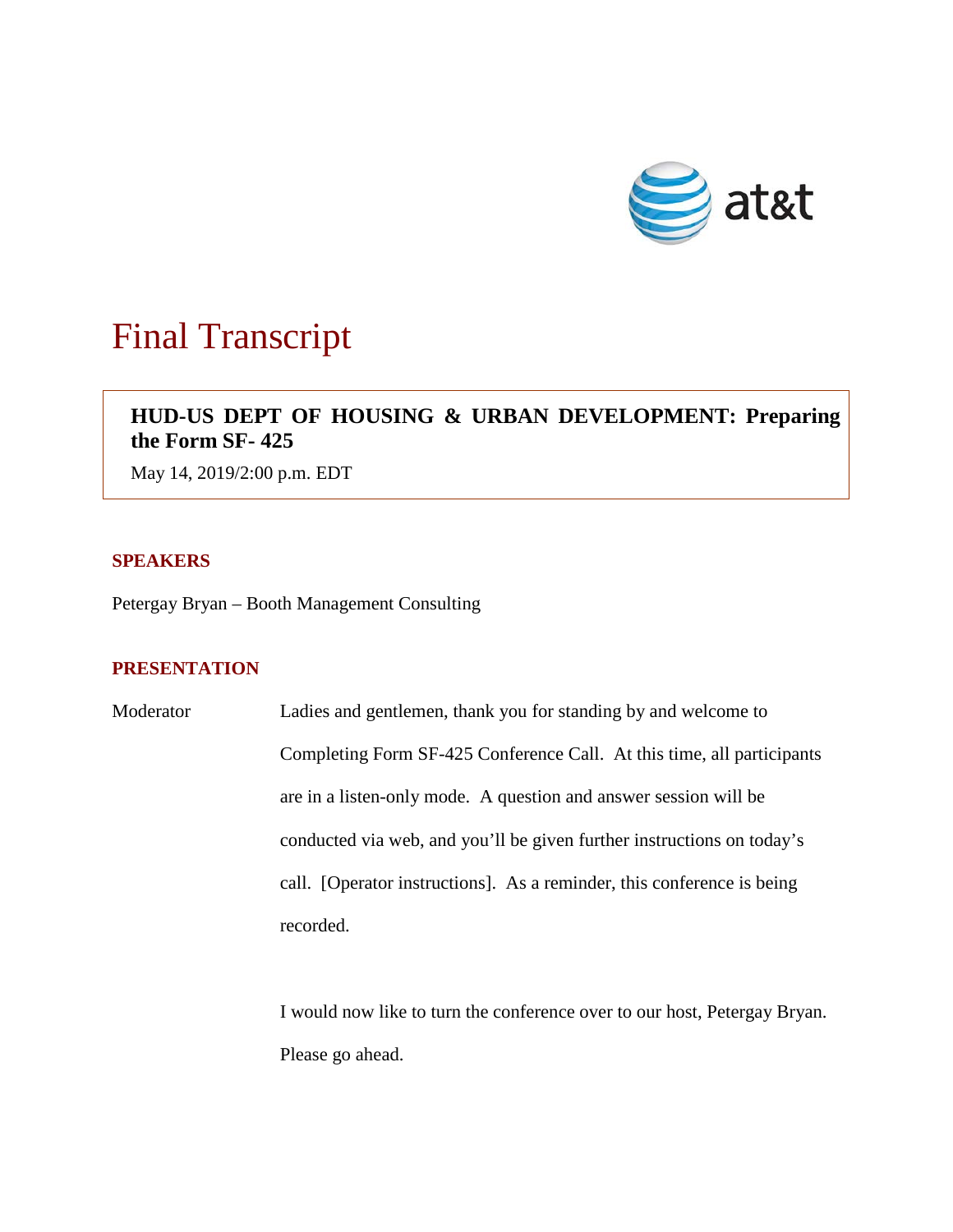Petergay Hello, everyone. Welcome to HUD Office of Housing Counseling's training on Completing the Federal Financial Report, which is also known as the Standard Form 425. We'll be audio recording today, and the playback number along with a PowerPoint and a transcript will be available to you on HUD Exchange, at the link that's on your screen in bullet number one.

> The training digest will also be updated once the webinar has been posted on the HUD Exchange. Had you registered for today's training, you would have received an email between yesterday and today with a copy of the PDF file, which includes the PowerPoint slides that we'll be reviewing. However, if you did not receive that email, just expand your control panel. There will be a section that says Handouts. Expand that and double click the document that's there so you can go ahead and take notes for your records.

I won't be pausing for live questions over the phone today. However, if you do have questions as we go through, I do have staff here who will be available to respond to your questions in real time. To do so, you would expand the control panel, there is a questions box, as you can see on the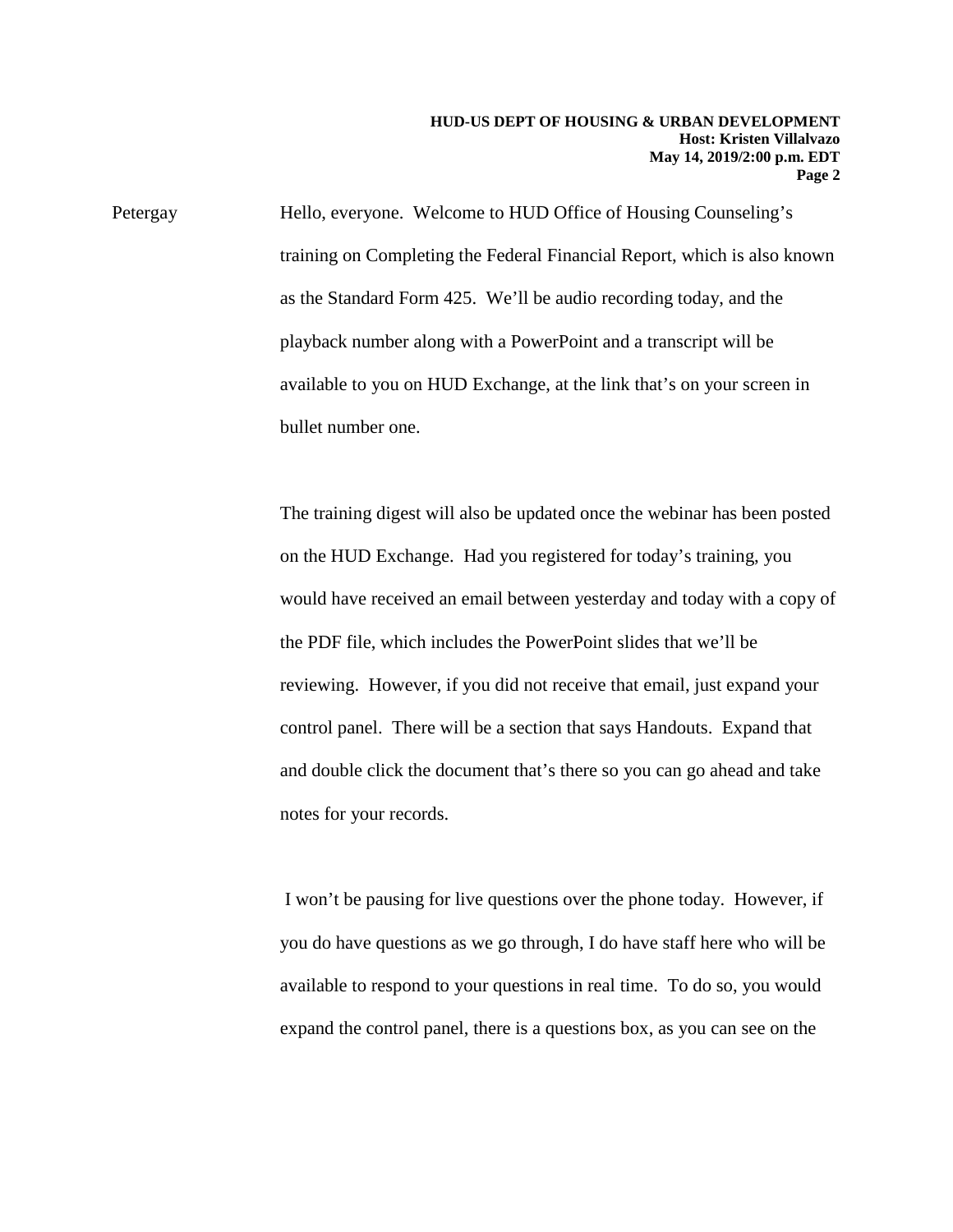screen here. Just type your question, and personnel from Booth Management Consulting will respond to you immediately.

If you have follow up questions after today, please send them to housing.counseling@HUD.gov with the name or the topic of today's training in the subject line so that HUD can distribute the questions accordingly.

If for any reason all of the lines become unmuted by the operator, so as to not disrupt the conversations, I do ask that you go ahead and put your phones on mute now so as to not cause any disruptions. And if you logged into the webinar from your computer, within the next 48 hours you will receive an email from GoToWebinar. It will be a thank you for attending email. We ask that you print and save that for your records, there won't be any attachments or anything, and that will serve as your certificate of training.

If you wish to receive credit for having participated today, once the webinar materials are posted on hudexchange.gov in the webinar archive you can go and search for it by date or by topic, select the training that you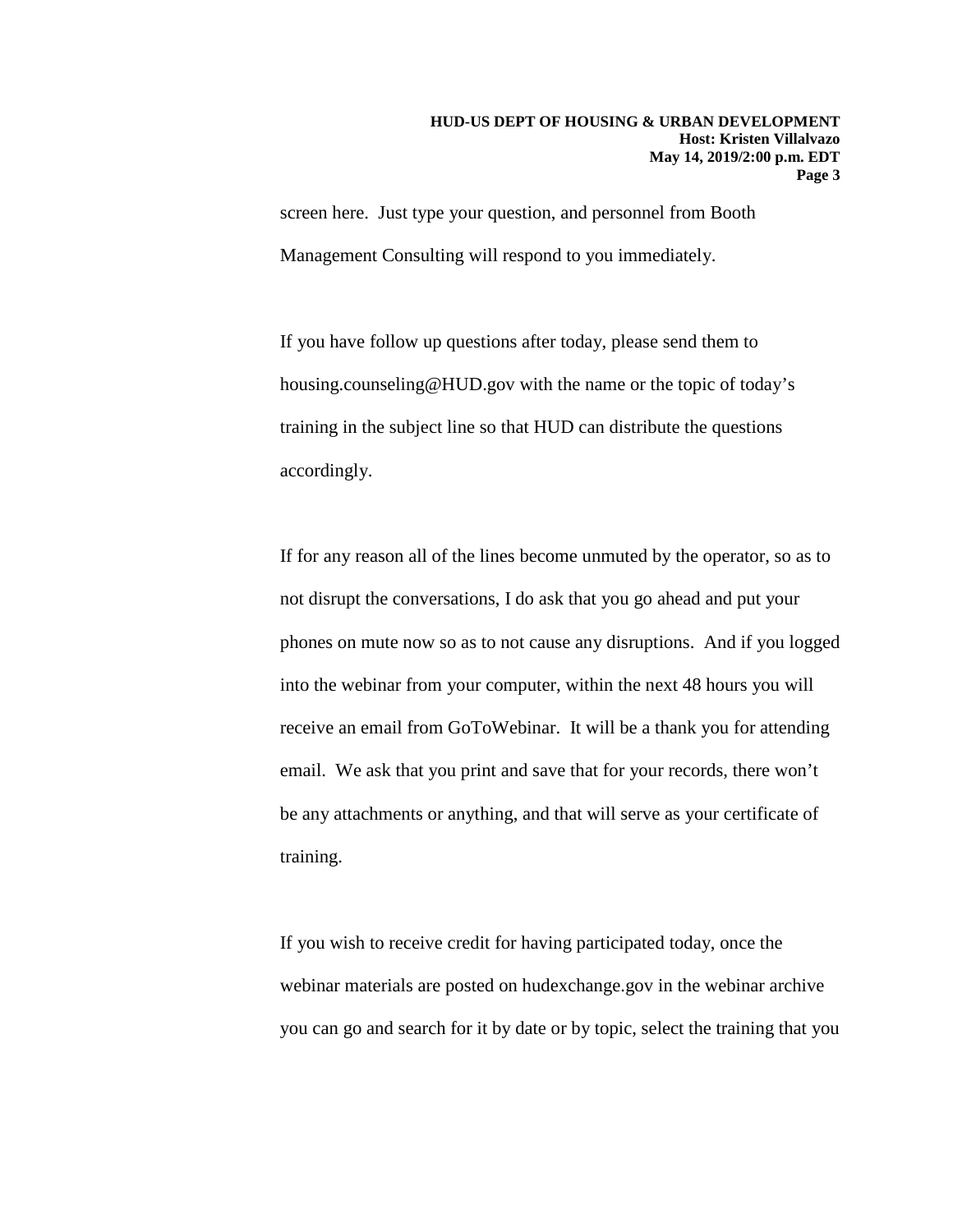participated in and click Get Credit, where you will receive further instructions for receiving credit for participating today.

I'm Petergay Bryan, Audit Manager at Booth Management Consulting. Booth Management Consulting is the contractor that works with HUD's Office of Housing Counseling, where we provide financial and administrative technical assistance and quality assurance assistance to HUD staff as well as participants in the Housing Counseling Grant Program.

Today, we are going to review the FFR form. It's also called the Standard Form 425, but it's formally known as the Federal Financial Report. We'll talk about why you have to complete this form, the submission requirements as participants in this grant program, and we'll look at some examples with completing the form.

We'll look at each block of the form and say what should be input in each of those blocks, some common errors that we've identified in reviewing these forms that agencies submit to HUD, some important things to remember as some takeaway points today, and then assistance that's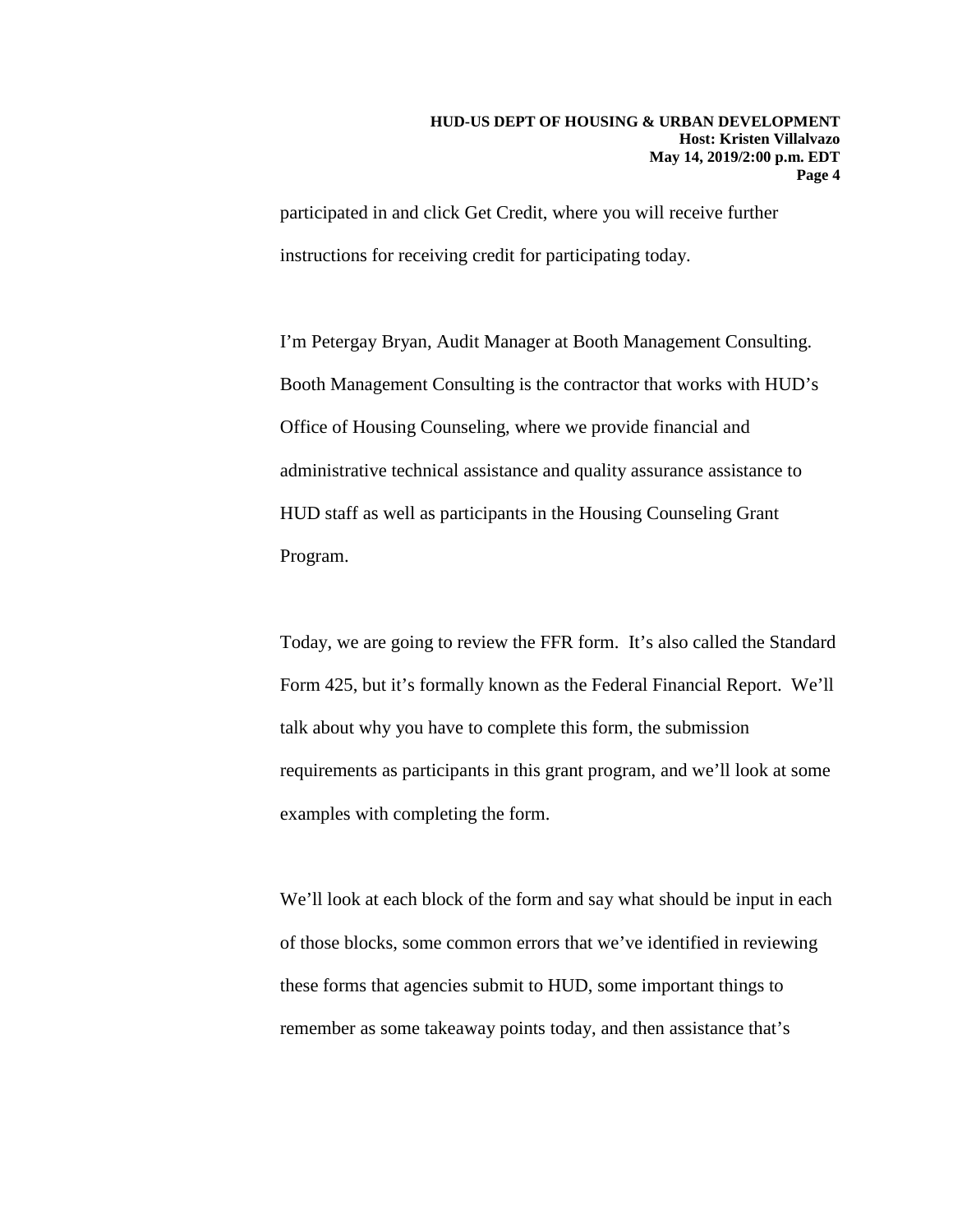available to you, of course at no additional cost, by being participants in the Housing Counseling Grant Program.

The Federal Financial Report form is a standard form that's required by the Office of Management and Budget, and what it does is it reports to a federal agency the status of financial data, so your obligations and your disbursements relative to a particular grant. Some agencies can do multiple grant reporting, but for the HUD grant we do ask that you do single grant reporting so that the information is specific to the Housing Counseling Grant Program.

In completing the report, you indicate the funds that you've drawn down, and you also indicate the balance that's remaining at the end of each reporting period. In preparing these reports, you want to make sure that you have supporting documents on file to show how the funds that you've submitted for drawdown have been spent, and you want to make sure that you have that information available for the document retention period of three years.

Only intermediaries, SHFAs and MSOs are required to complete this form for the HUD grant program, the Housing Counseling Grant Program. If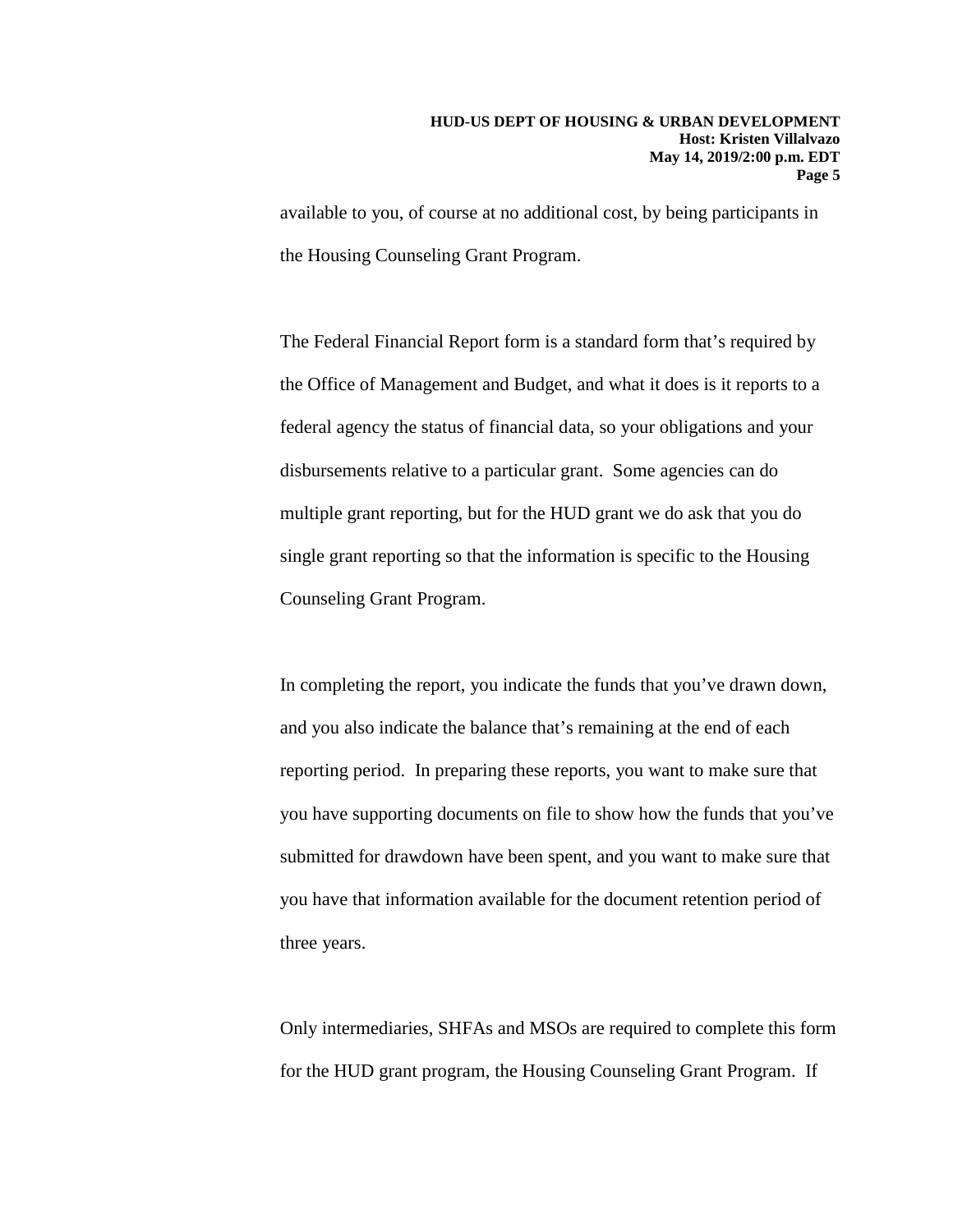you are a participant for the HUD Office of Housing Counseling Grant Program, then of course this training is specifically for your agencies.

If you receive other types of grants from HUD, I cannot speak to that. Anything that we review today will be specific to the OHC grant that you have from HUD.

LHCAs are not required to complete this form, and sub-grantees aren't required to complete this form. It is only required of the intermediaries, SHFAs and MSOs under this grant program to complete this form periodically.

The form should be submitted each quarter, regardless of whether or not you incurred expenses once the project has begun. Once you've received your grant execution, you've had your grant awarded, and now you know the amounts of the grant funds that you will receive for the grant year, and if you have incurred costs under the program that you'd be submitting for reimbursement, or if not and you're submitting your activity report, you would need to complete the FFR in conjunction with your quarterly financial report that you're required to do each quarter for this grant.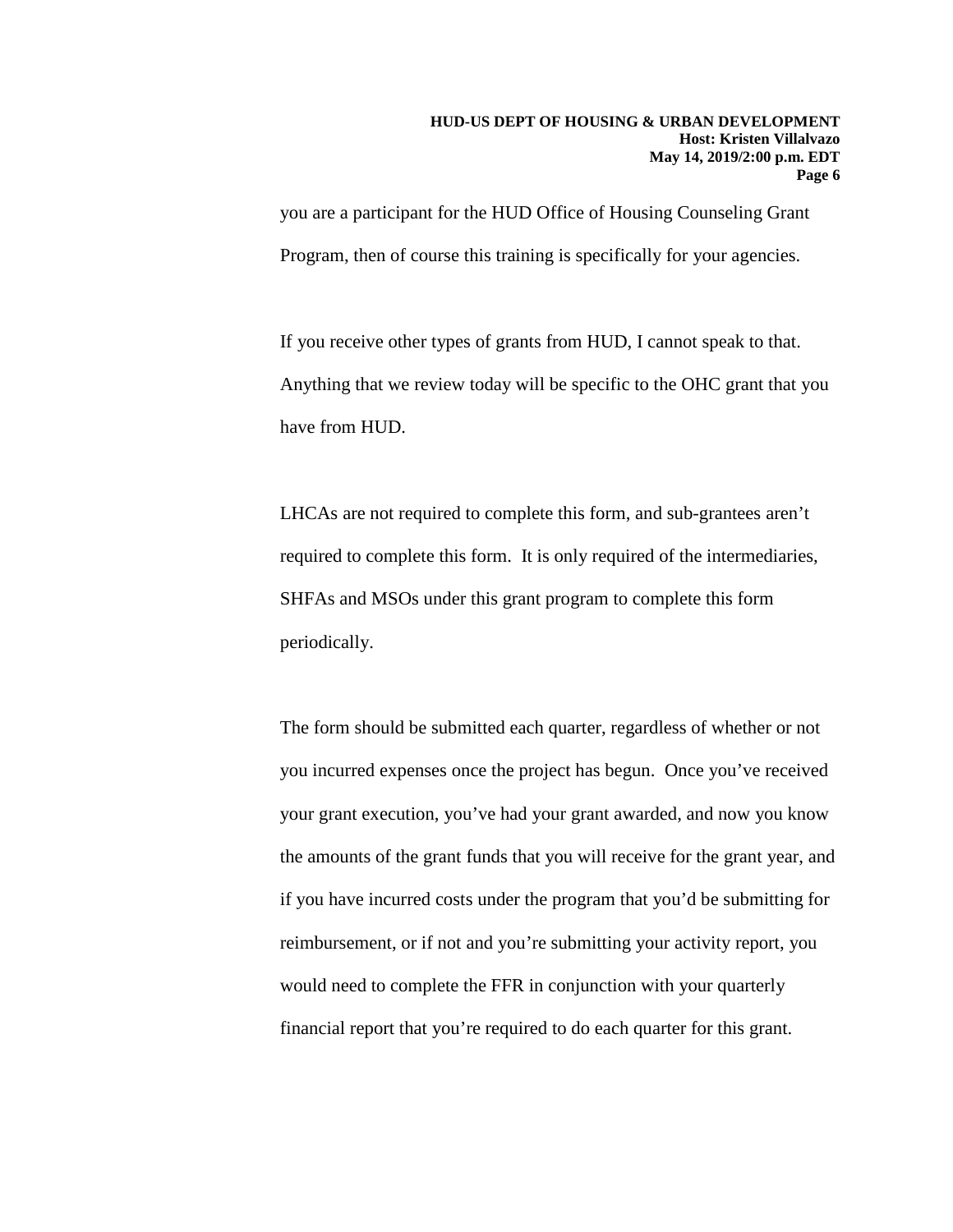Quarterly financial reports and FFRs are due no later than 30 calendar days after the last day of each quarter. For a calendar year's quarter, within 30 days after that you are required to submit your quarterly financial report as well as your FFR documentation.

For your final report, however, you have a longer timeframe within which you need to complete and submit your final financial report. You have a 90-day window, and that due date is the same for your final FFR. You do have 90 calendar days after the end of the period of performance of this grant to submit your final FFR report.

You know the period of performance for this particular grant, it ends September 30, 2019, so you have 90 calendar days after that date to submit your final financial report as well as your final FFR. Please note that you should submit them at the same time.

In completing the report, you want to make sure that all amounts are cumulative. As we look through some examples, I'll show you what that means as far as completing the different blocks, but just bear in mind that each report should be cumulative.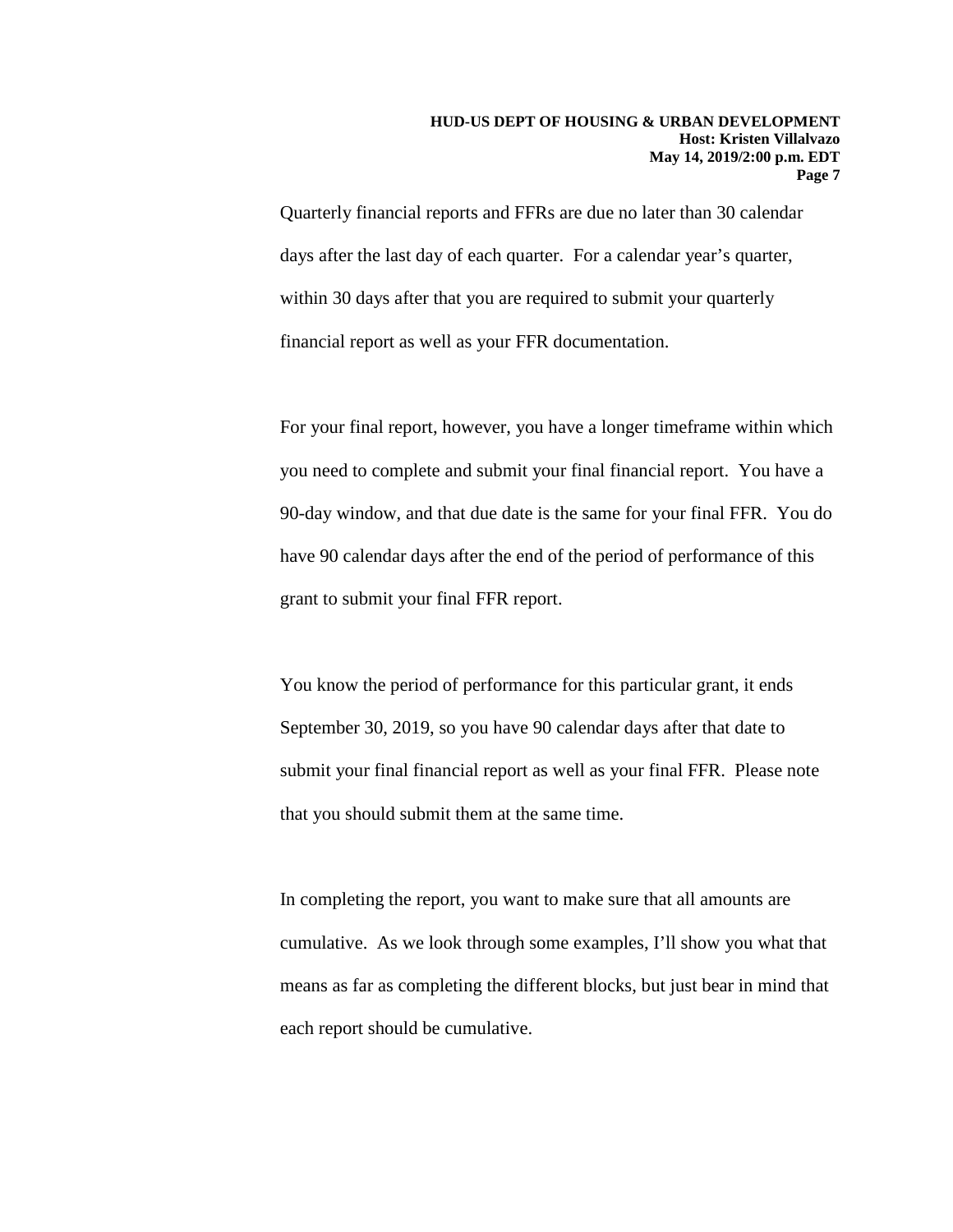In completing the report, also, you want to complete every single line. If it's a dollar value that should be in a certain line, you can put zero dollars. If there's no activity there or if it is something that's not applicable to your agency, we do ask that you put "not applicable" so that the reviewer will know that okay, this is not applicable to me or this is a zero dollar balance instead of making the assumption.

If you need additional space in completing the reports, you can attach supplemental pages. On your supplemental page, you want to make sure that you specify the grant agreement number that you're reporting on, the name of your organization, your organization's DUNS number and employee ID number as well as the period that you're reporting on. The period covered by the report should correspond with the FFR that you're including the attachment form.

In preparing and submitting the reports each quarter, you want to note also, if for some reason you missed a report, or you missed a few reports, you do have to submit a separate FFR report for each period that you missed.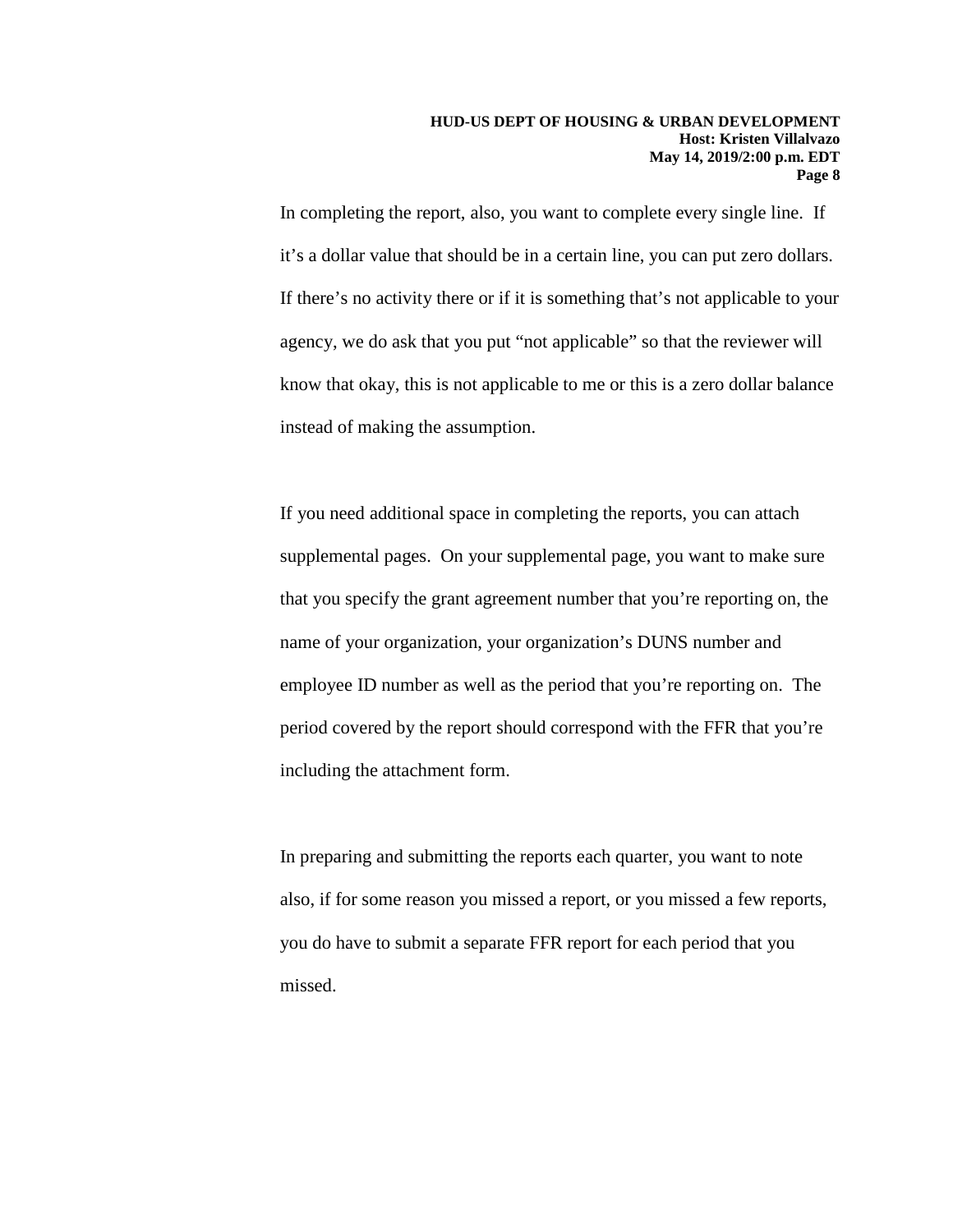What that means is, for example, you have your FY '18 grant where the period of performance is October 1, 2017 through September 30, 2019, you prepared a quarterly financial report and FFR report for the period ended September 30, 2018, and then the next period, your current period, is 3/31/19, so for the period that just ended in March.

In this example, you didn't submit a report for 12/31/18 or 3/31/19. The next time you submit your reports, you have to make sure that you submit a separate report for the period ended 12/31/18. That's the one that you missed, as well as the one for the current period, which is 3/31/19.

If you should get selected for a review or if your HUD POC wanted to do a review of the documents, there should be an FFR for each quarter for the grant. Each calendar year quarter that happened within your period of performance, you need to make sure that you have a separate FFR for each of those quarters and the amount on those FFRs should be cumulative, so some of the lines should continue to increase each period depending on the activities or the costs that you've incurred during those periods.

The report should be submitted to your HUD POC with the quarterly financial reporting packet. It is a part of the quarterly financial reporting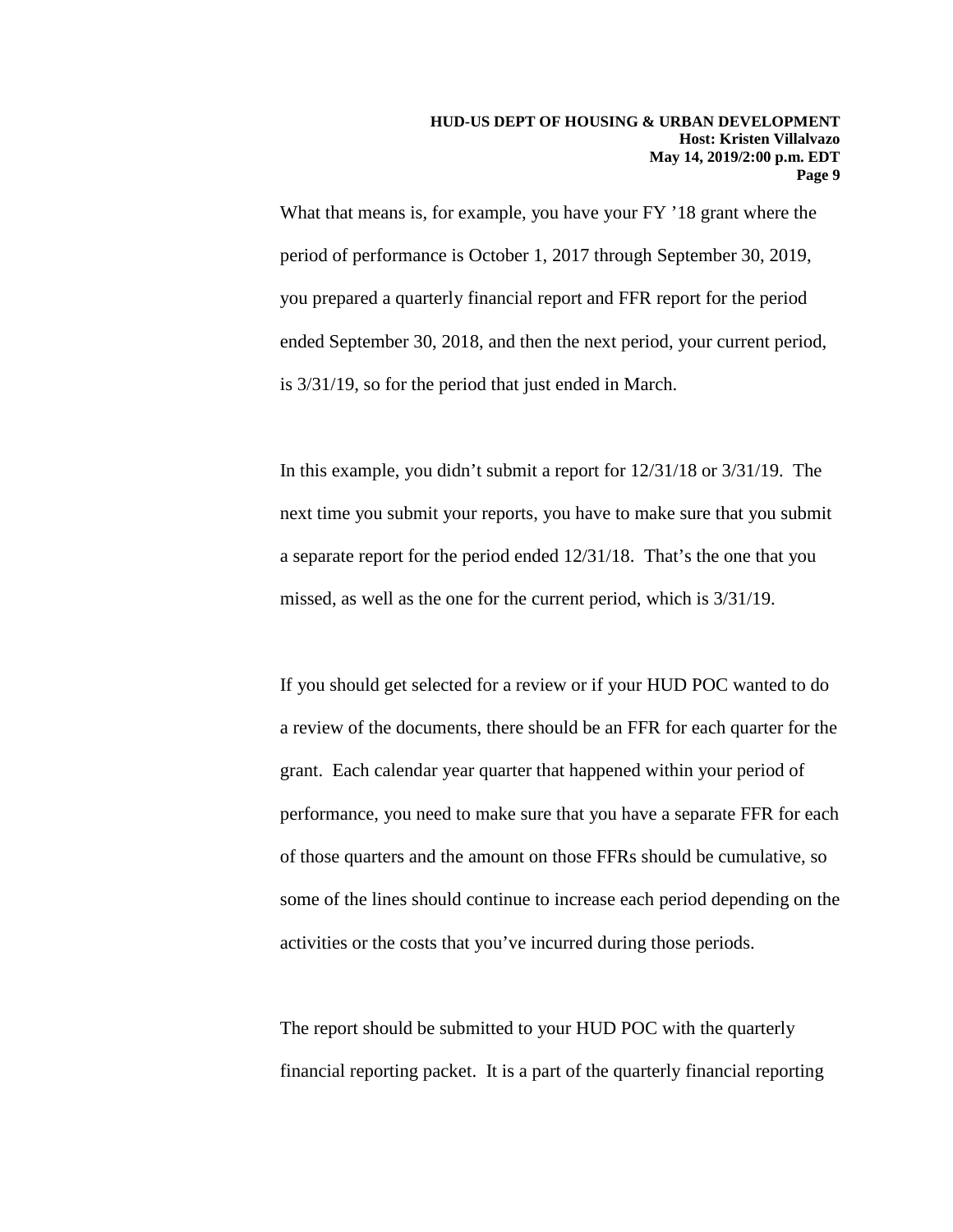package that you are required to submit each quarter. You could reference back to your HUD grant agreement, Article 11, which specifies all of the elements of a quarterly financial reporting packet, and you will see that your FFR report is one of the items listed there.

If you need a due date extension to preparing this report, you would need to receive an extension in writing from your HUD POC, so it can be in the form of an email, or a letter to and from your HUD POC where you've requested a due date extension from your HUD POC.

Have them approve that, and keep it for your records just in case you guys got selected for a review, you would have documentation to show that okay, the report was submitted late, but I did actually receive an extension. So, even though it's past the due date per the grant agreement, I have an extension so you should be fine.

We recommend that whenever you have any changes to your FFR report, you put modified or amended, or put a date on the most recent just so that you are able to track and keep a record of the most recent version of the report that you're using.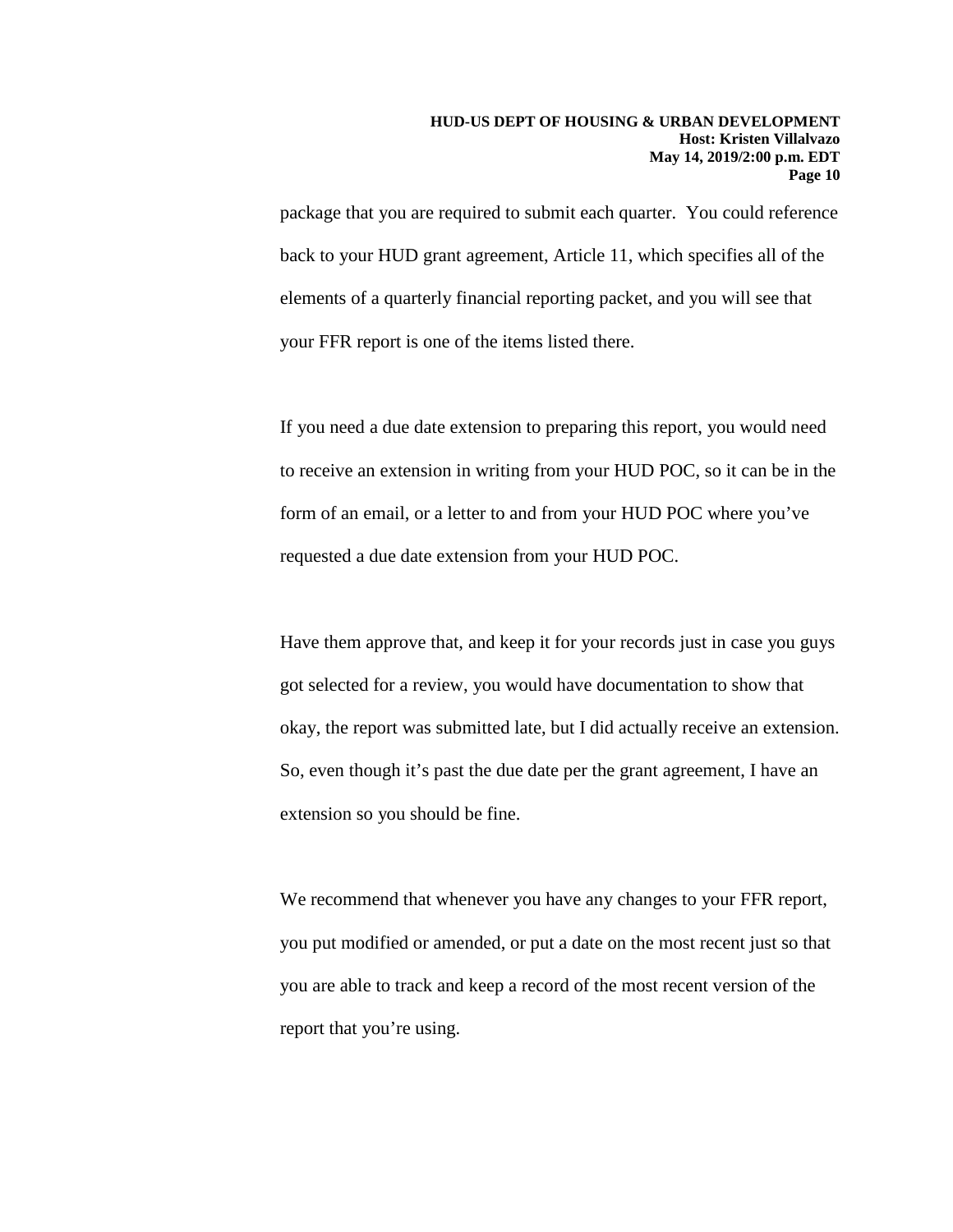We'll dive into our first example for completing the report. In this scenario, and we'll reference back to these numbers for this example, so it's for the current grant year, which is FY 2018, where the period of performance is October 1, 2017 through September 30, 2019.

In our example, this is the first FFR report that the agency is going to complete for the grant year. They're reporting on the period end date 12/31/2018, so they got the award, probably November, October 2018 and they're going to be doing their first report for the period ended 12/31/18.

Their HUD grant award was \$100,000. So far, as of 12/31/18, they disbursed \$35,000, and I broke it down, so \$30,000 was related to modified total direct costs, \$3,000 was for indirect costs and \$2,000 was for other direct costs that do not meet the qualifications of modified total direct costs.

This distinction is being made because in this example, the agency has they're using the 10% de minimis rate, and if you've participated in the other trainings on the 10% de minimis rate or if you're familiar, you know that you can only apply the 10% rate to modified total direct costs. You can't just apply to all direct costs.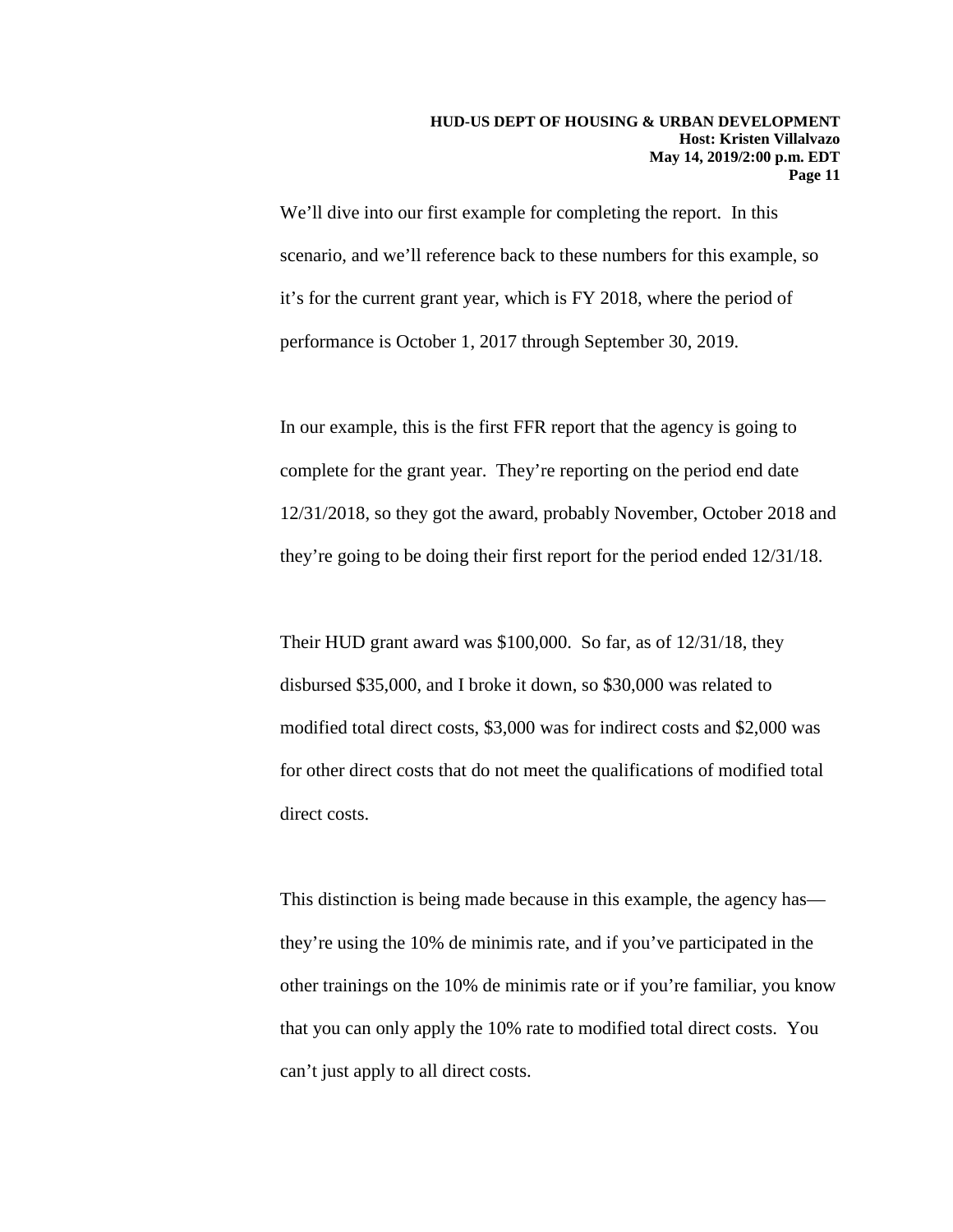For this agency, they had \$30,000 in modified total direct costs, which they applied the 10% de minimis rate to get \$3,000 and then they had some additional direct costs that didn't meet that modified total direct costs requirement. They haven't drawn down any funds as of yet and they've received program income of \$15,000 to date.

Now, the top portion of the FFR report, this is where you would put the general information for your agency. In block 1, you would document the office that awarded the grant agreement, so that doesn't change. It would be HUD Office of Housing Counseling.

In block 2, that is where you'd specify your grant number. You want to make sure that you're looking at your grant agreement when completing this and you're putting the grant award number in that block.

Then, you'll see page 1 of 1, so if you were to include any attachments, then this would be page 1 of perhaps 2. If you're only including an additional page, or if you're including 3 pages, then 1 of 3.

Block 3 is where you would put your information, so it would be the name of your agency as well as your address, and this should match up with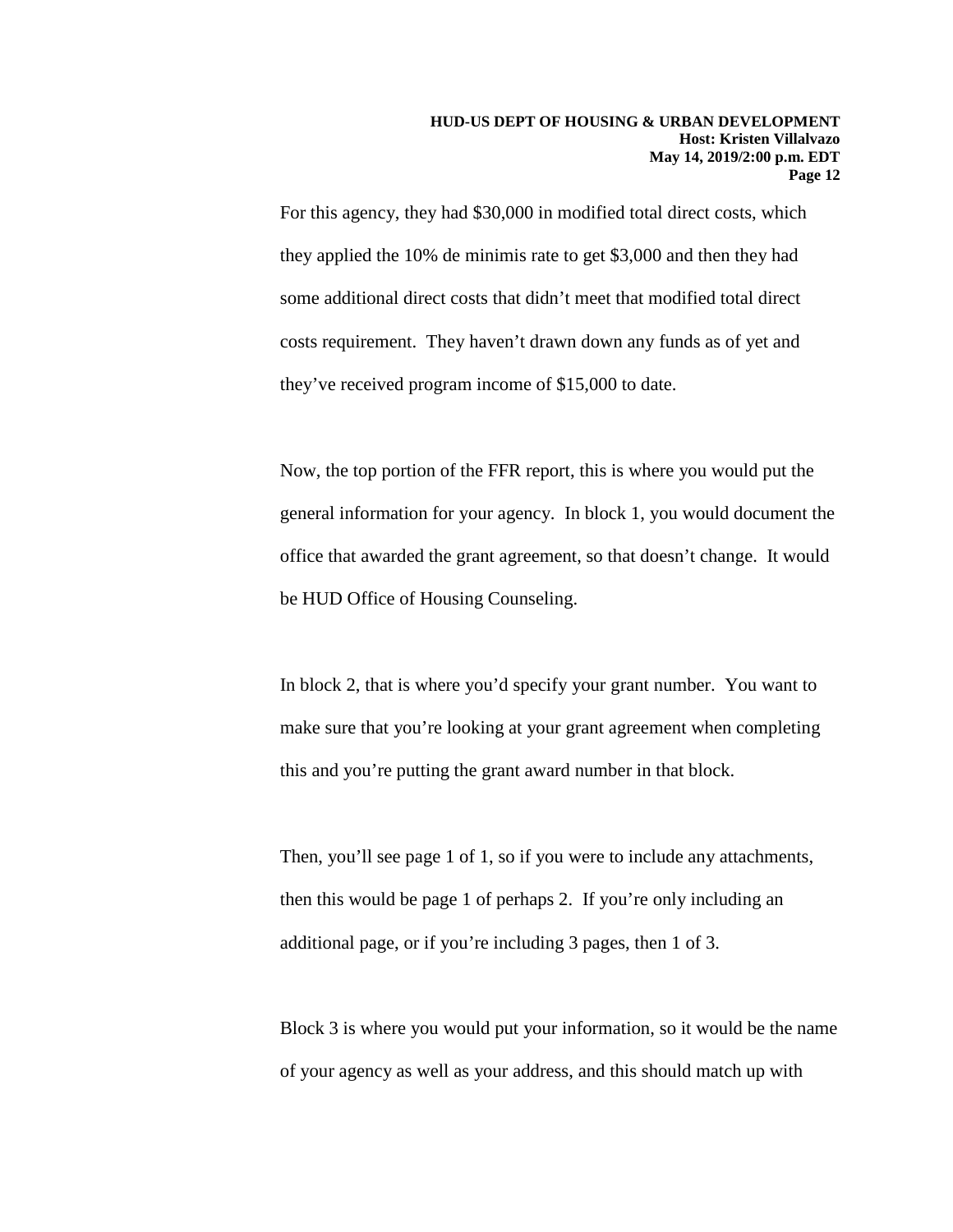your grant agreement information, as well as the information that you have under housing counseling online.

Block 4A is where you'd input your DUNS number. Block 4B is where you would document your EIN number. Block 5 will always be not applicable for this grant because for this grant you do not have a recipient account number.

Block 6 is where you specify the report type. For this grant agreement, you are required to report quarterly. It's not semi-annual or annual. You are required to report quarterly. Then, at the end of the period of performance you are required to submit a final report.

You only have two options for this grant. You can either select quarterly, if you're doing your report for the quarters within the period of performance, or if you're at the end of the grant and you're about to submit your final report, then you would select final in block 6.

Block 7 is where you're going to document your basis of accounting, and this is something that your accounting department or your finance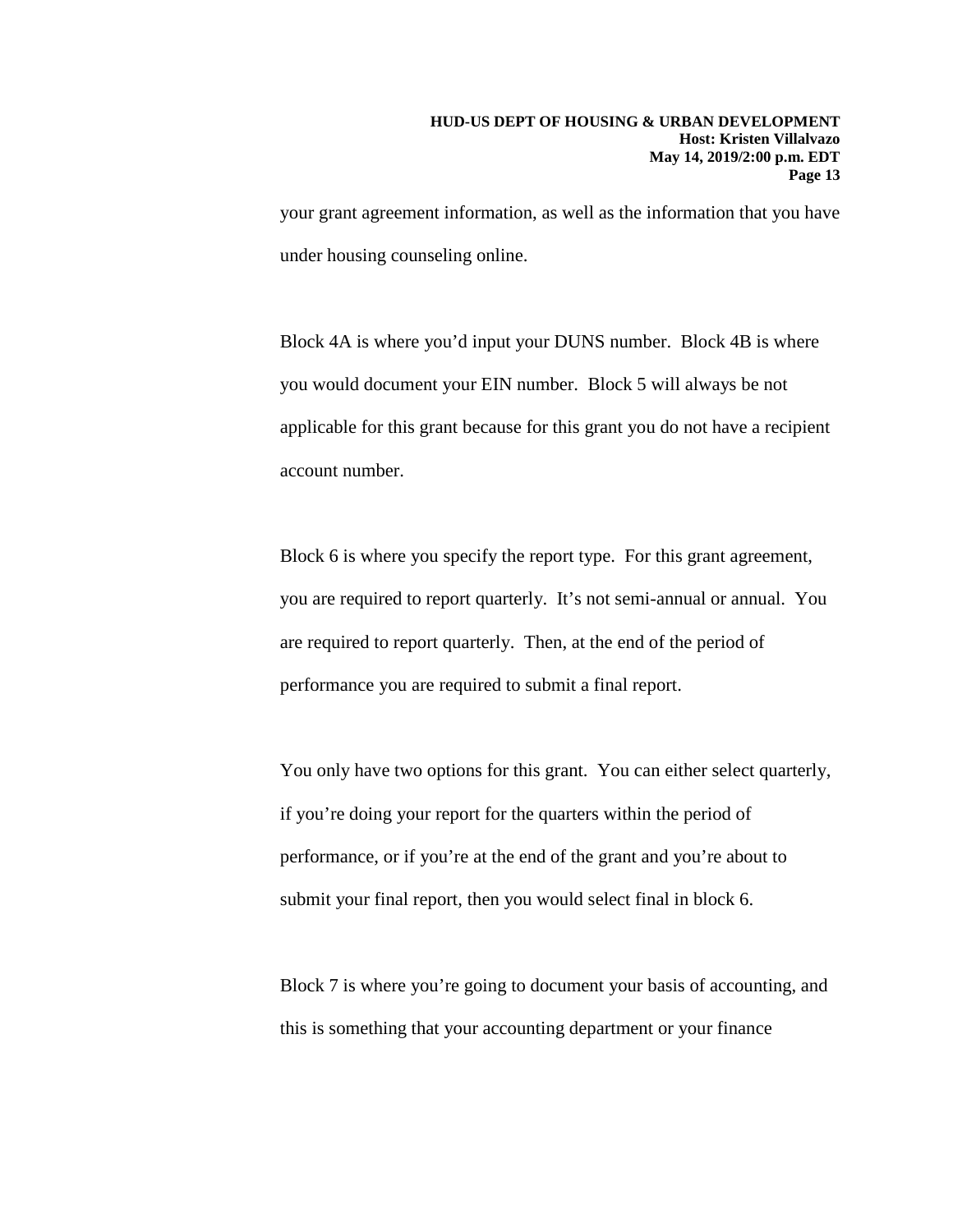department would be able to tell you, and this is pretty much where you're specifying how you account for the expenditures at your agency.

Agencies that use a cash basis of accounting, they record expenses once they are paid, and agencies that use the accrual basis of accounting record expenses once incurred. That is something to verify with your accounting department and make sure that you select the correct box.

Block 8 is where you would document your period of performance. For this grant, your period of performance is October 1, 2017 and it goes through September 30, 2019. This does not change unless you receive an extension to your period of performance.

Remember, the period of performance is the timeframe within which you're allowed to—any eligible expenses that you incur, you can submit within the period of performance. You can then submit those costs to HUD for reimbursement. For the current grant, any eligible costs that you incurred between October 1, 2017 through September 30, 2019 could be submitted to HUD for reimbursement.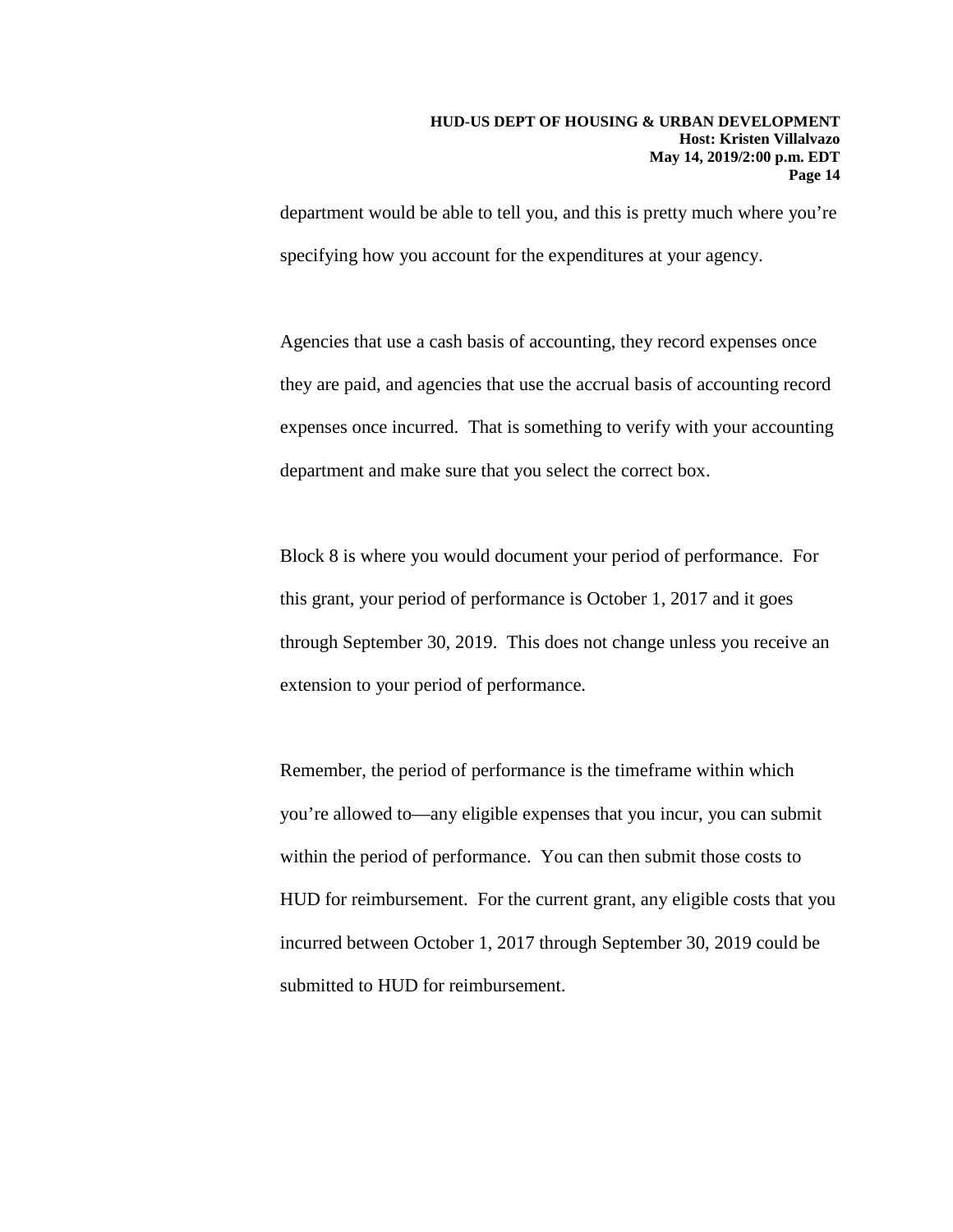If the costs that you incurred happened October 1, 2019, then of course, you could not submit that for reimbursement because it didn't occur within the period of performance.

Now, some agencies may request and receive an extension to their period of performance, which extends the timeframe within which they can incur costs and submit those costs to HUD for reimbursement. Say, for example, it's coming down to almost September 30, 2019 and the agency had an award for \$100,000 but they've only incurred costs for \$50,000 already, and there isn't enough time for them to incur the additional \$50,000 in expenses, that agency could request from their HUD POC a period of performance extension to, for example, December 31, 2019, which extends the timeframe within which you can incur costs and submit for reimbursement. That is the only time the information in block 8 would change and instead of it ending September 30, 2019, it would end December 31, 2019 in that scenario.

Block 9 is where you document the reporting period end date. Remember, in our example we said we were going to be reporting on the period ended 12/31/18. Remember, you need to have an FFR. Once you've received the award and you're preparing your reports, you need to have an FFR for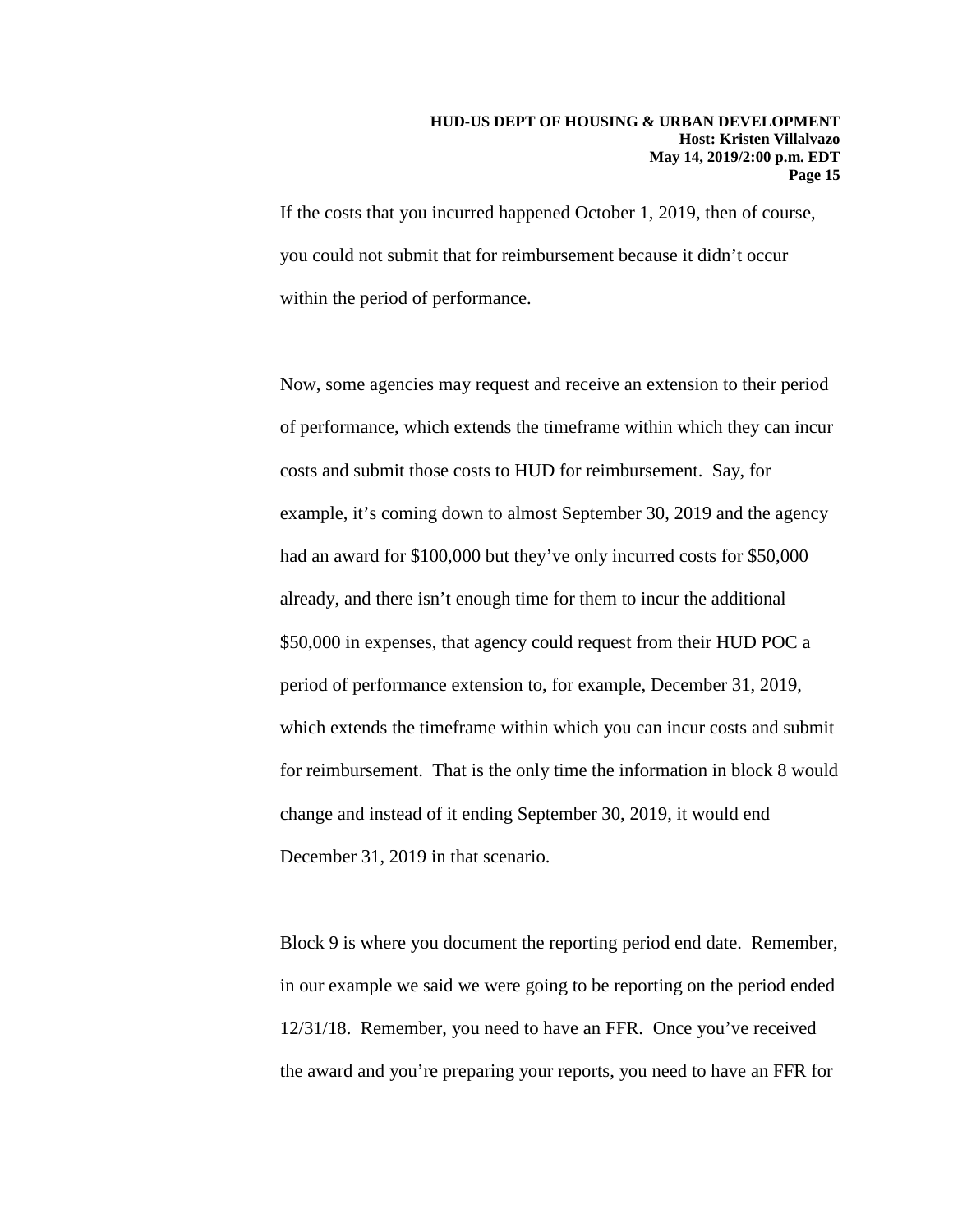each quarter within the period of performance. This would change each time you're doing a report and you would have one for each quarter separately.

The next part of the report has to do with federal cash. So, 10A asks that you document each minimum amount of funds that you've received as of the reporting period end date. As of 12/31/18, you would document the amounts received from HUD as of that date.

Line 10B is where you would document the amount disbursed by your agency as of the reporting period end date.

Line 10C will show the cash on hand, where you're just subtracting 10B from 10A, and a negative balance would represent the immediate cash needs for your agency. If it's greater than zero, then that would indicate that you received funds in advance, which is not allowed for this agency, so if that should happen then you would need to provide an explanation.

Here is a visual, an excerpt from the FFR report, 10A, where you would document the amount of funds that you've drawn down from HUD and received as of 12/31/18. Remember in the example we said this is their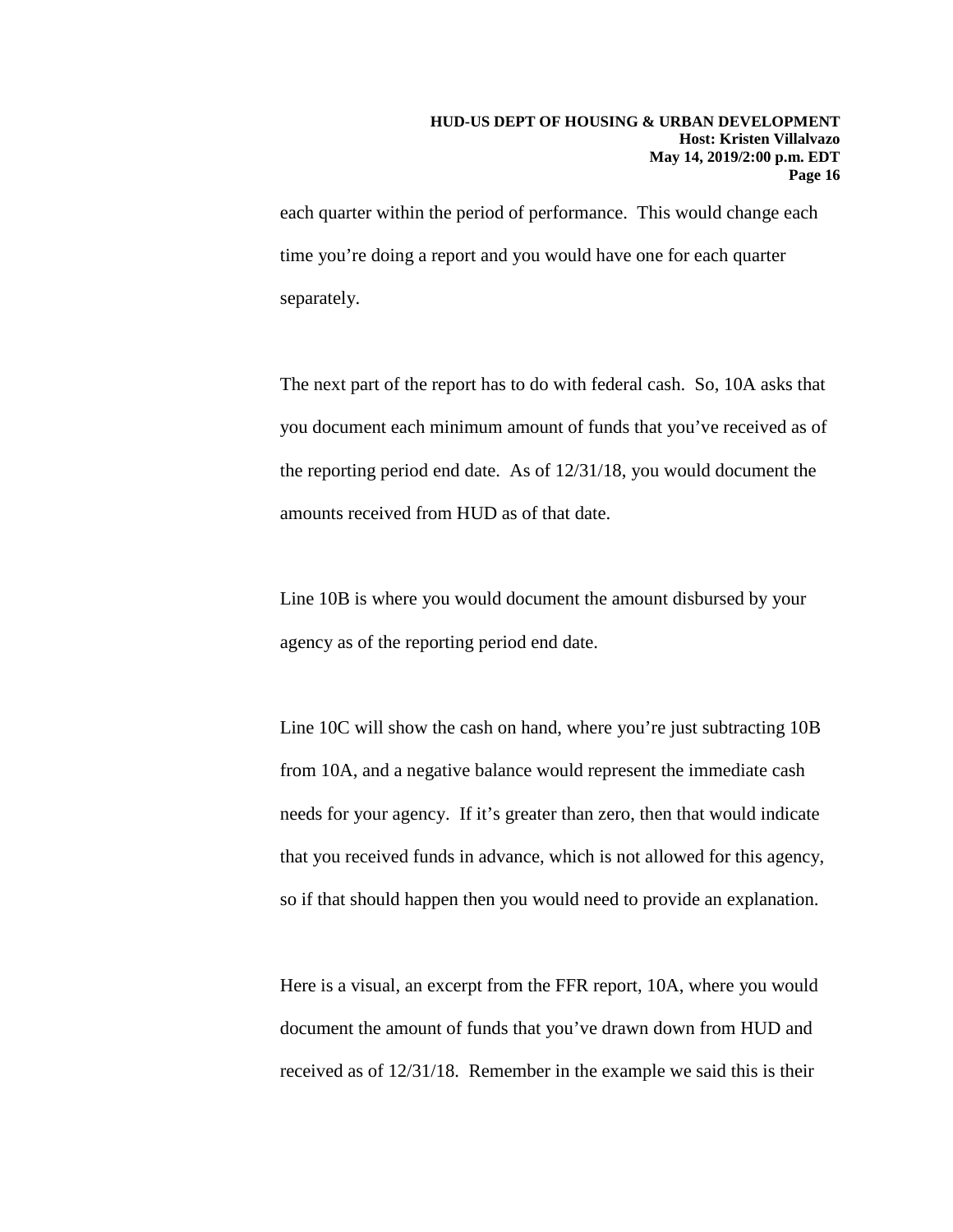first time doing this for the grant year. They haven't drawn down any funds as yet.

Line 10B represents the expenses that they've incurred as of the period end date, so \$35,000 per our example, and 10C represents the amount that they're going to be requesting for reimbursement for this period.

The next section of the report, lines 10D through H, and 10D is where you will document the cumulative obligated amount of the award in that line. Remembering this example, we said their HUD grant award was \$100,000, and this amount does not change.

For each grant period, each FFR that you prepare, line 10D would remain the same unless you received an increase in your award amount. If your award amount increased within the grant year, then you would change this to match whatever your increased amount is. But if it doesn't change, then it remains the same.

Line 10D is where you're documenting your cumulative federal dollars spent as of the reporting period. This may differ depending on the agency, how they record their transactions. For agencies who use the cash basis of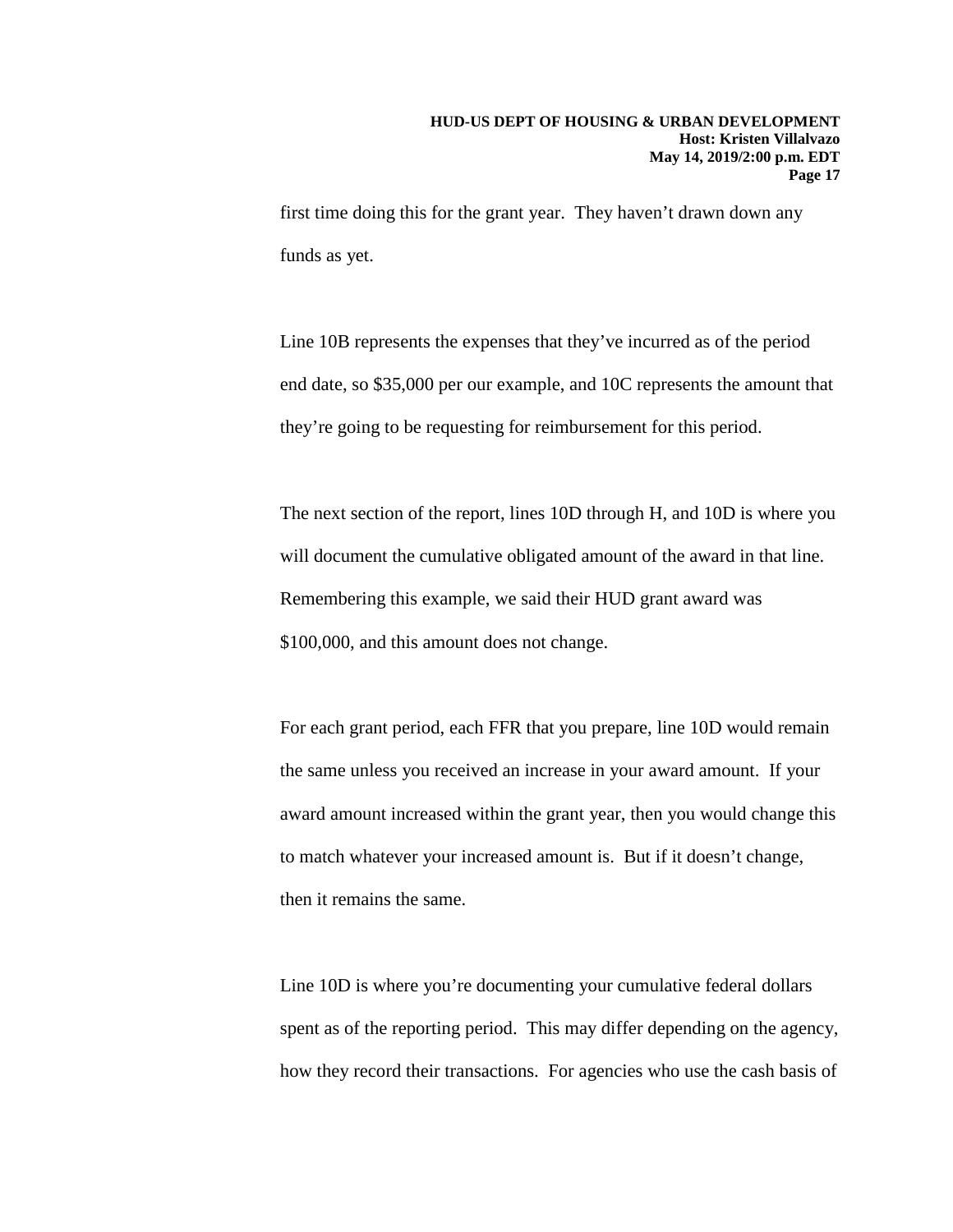accounting, this is a summation of your direct expenses, your indirect expenses, and any payments that you've made to your sub-grantees.

Agencies on the accrual basis would include all of that, as well as any costs incurred as of the report period date. So as of 12/31/18 this would be all of the direct and indirect costs as well as the payments that they've made to their sub-grantees, as well as any accruals as of that period.

Line 10F is usually zero for this grant, but it represents any unliquidated obligations as of the reporting period end date. For agencies that are on the cash basis of accounting, it would be any obligations that the agency has incurred but hasn't paid for as of 12/31. So you know that accrual piece is what a cash basis of accounting type agency would record there. For agencies under accrual basis, it would be for any obligations that they've incurred but they haven't recorded it in their accounting system as of the reporting period end date.

In doing this, you want to make sure that you're not including any amount that is already on line 10E, so as to not do any double counting. You also want to make sure that you're not including any amounts that is for a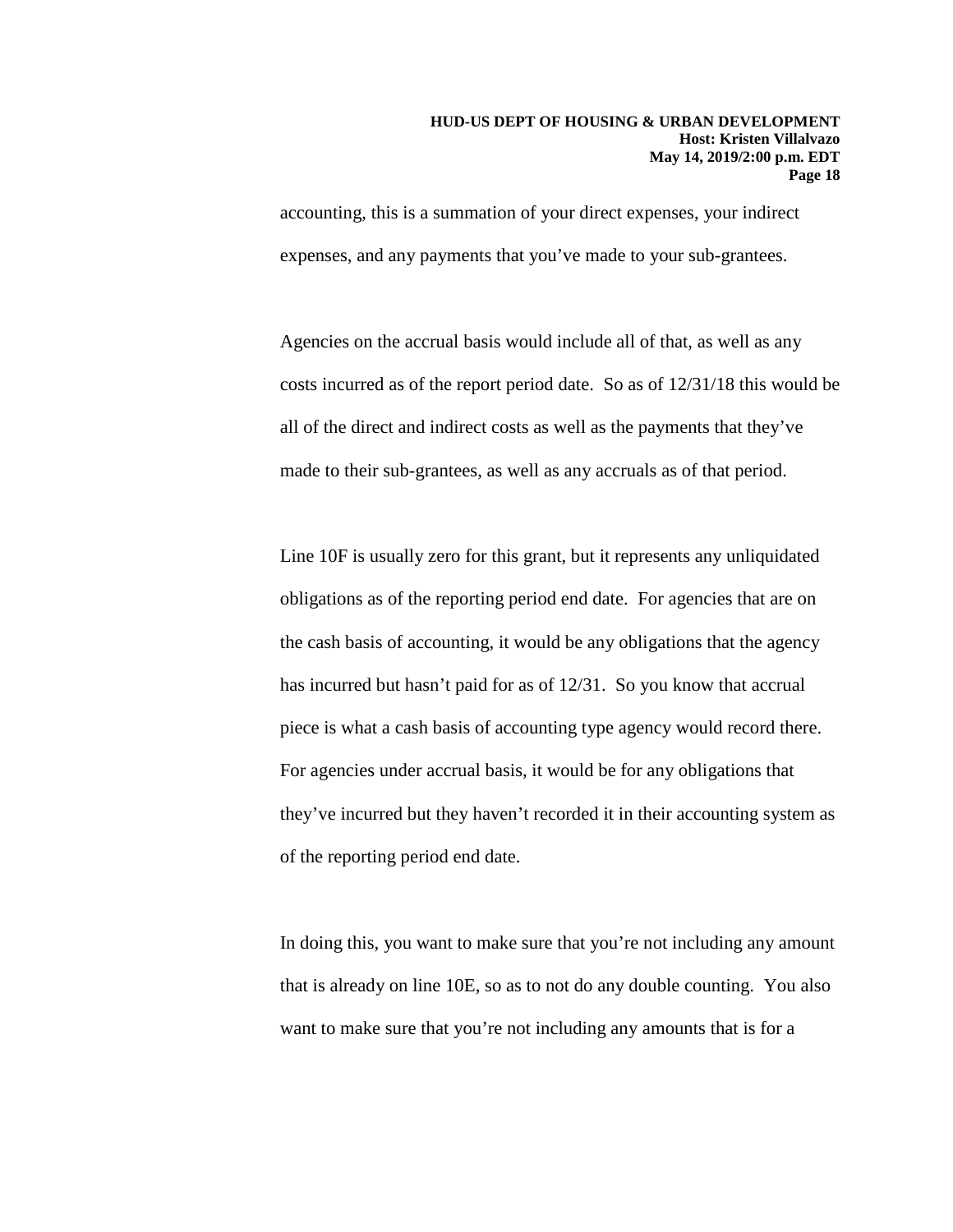future commitment, so if a wage and expense hasn't been incurred as of the reporting period end date.

Line 10G is a summation of the federal share of expenditures and the federal share of unliquidated obligations. So, you'll see we have \$35,000 there.

And 10H is the balance of the federal funds, so that represents the amount of federal funds remaining to be drawn down. In this agency they've been awarded \$100,000 they've spent and they're drawing down \$35,000, so they only have \$65,000 remaining to be drawn down.

In the next slide I'm going to go over cumulative reporting. You want to make sure that each period you are changing the different blocks on the report, so as to capture cumulative reporting for each successive FFR report that you submit to HUD. For example, for the period 10/1/17 through 12/31/18 the expenditures were \$35,000, so that matches to what we just looked at. The first table is pretty much what we've looked at in the previous slide.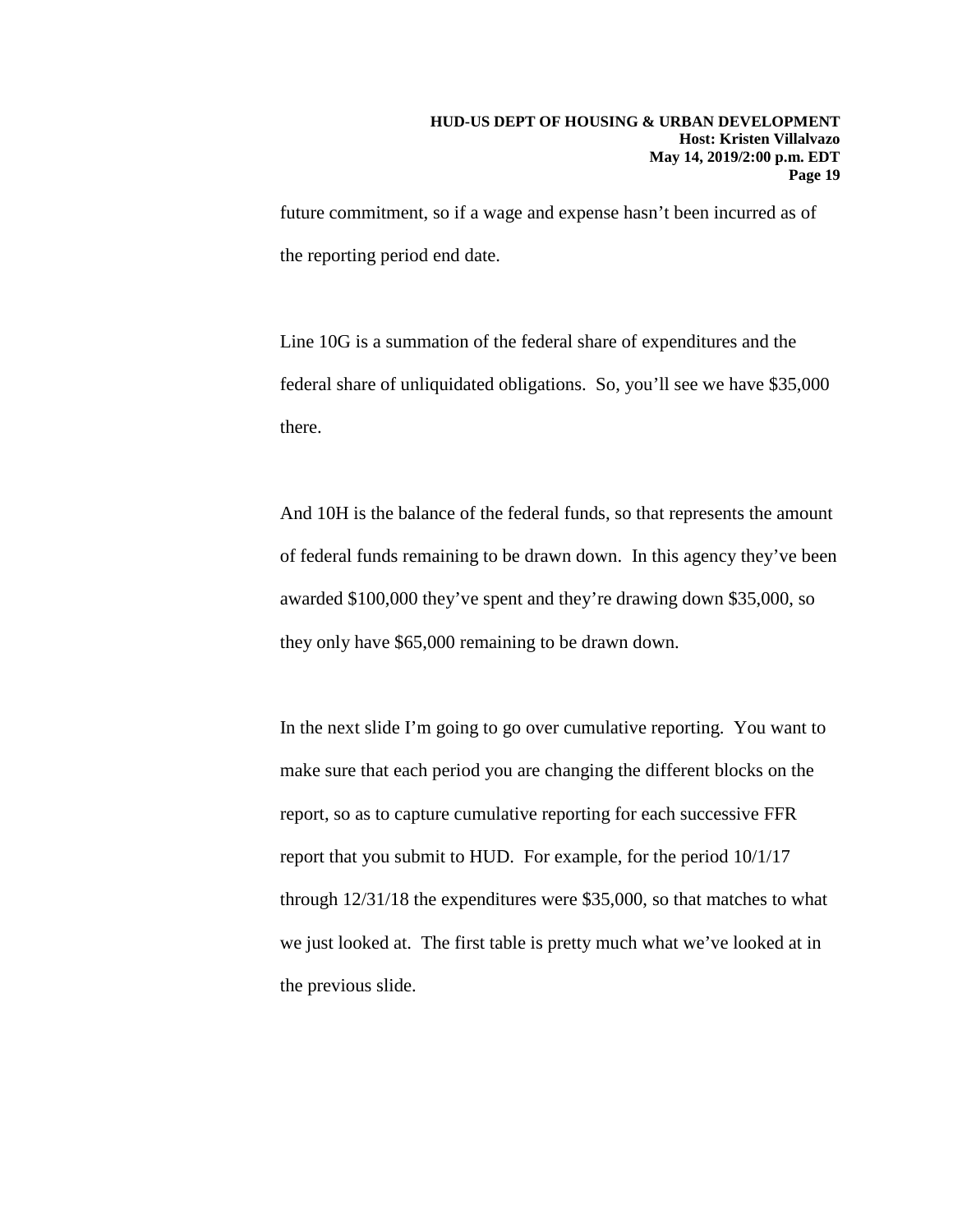Now, if, for example, in the subsequent period the agency incurred \$20,000 from 1/1/19 through 3/31/19, the second table shows how that information is changed in lines 10D through 10H. So, the federal funds authorized remains the same. The federal share of expenditures increases from \$35,000 now to \$55,000, because you're adding the \$20,000 for this current period. There were no unliquidated obligations, and when we do the math we see a new balance remaining to be drawn down of \$45,000.

For this particular grant you would not have anything in the recipient share section, because you're not required to have a match for this grant with the OHC grant with HUD. So, you can put zero or not applicable.

The program income section is where you would record your program income information. In line L, you would document the amount of program income that you've earned for your housing counseling program. In our example it was \$15,000. For the Housing Counseling Grant, you are required to use the deduction alternative. This agency, they made sure that they spent the \$15,000 and documented that here in line M for the program income expended in accordance with the deduction alternative.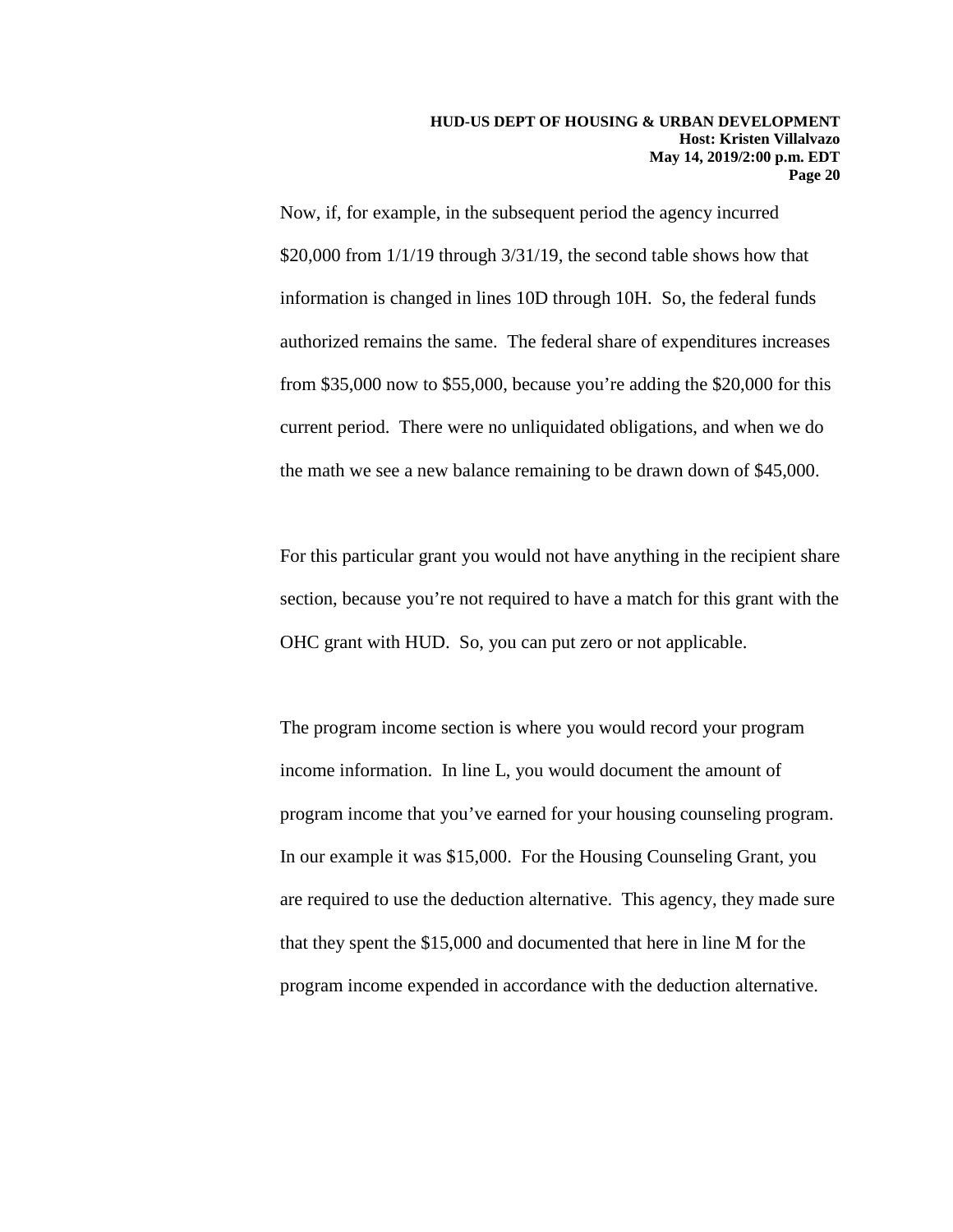You would not have anything as the additional alternative because you are required to use the deduction alternative for this grant. So, line N should always be blank or not applicable—I mean, zero or not applicable. Line O would represent any unexpended program income.

What do I mean by the deduction alternative? Say, for example, you have the housing counseling program's budget of \$200,000 for the year and your agency earned \$15,000 in program income, you want to make sure that you're offsetting that budget, the costs for running your program, that \$200,000 cost for running your program, by reducing that by the program income that you received of \$15,000. So, you only have \$185,000 in costs that hasn't been covered as yet to run your program, and that is up to the amount that you may receive from HUD so as to not exceed the \$185,000 in costs to run your program.

Now, the next block for completing the report, block 11. In 11A, remember in the previous slides I showed you, or I mentioned that this agency would be using a 10% de minimis rate, so here we have that in 11A and 11B, where they're using 10%, and the type would be the de minimis rate. We specified the period, 10/1/17 through 9/30/2019, which is the period of performance of the grant. The base will be what you're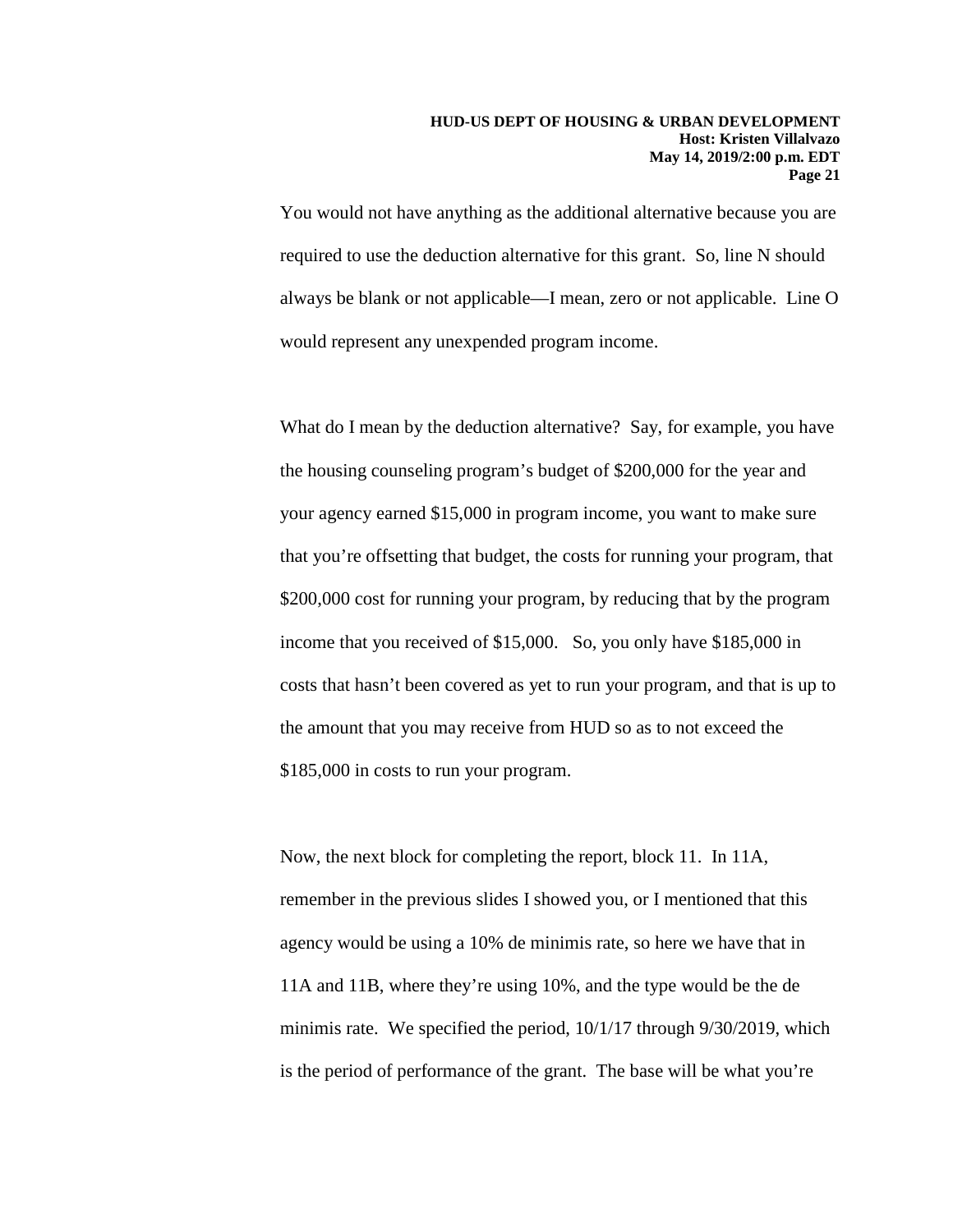going to be applying your rate to. They had modified total direct costs of \$30,000, as I showed you before, and when you multiply that 10% by the \$30,000 base, the indirect costs would be \$3,000 that you'd specify here.

Line 12. Here they're just saying attach any explanations necessary. So, if you were going to attach any supplemental information, that's just giving you the remark that you can do that, and include any explanations that you deem necessary for the FFR report.

And 13, that's a certification. So, anyone who signs the report is basically saying that to the best of their knowledge the report is true, complete and accurate, and they're in line with the terms and conditions of the award.

13A is where the person would document their name and title. They would put their contact information and the date that they are going to be submitting the report, as well as their signature.

To reinforce what we just went through, I have prepared another example. In this example, the agency's grant award amount is \$98,171.87. They have a negotiated indirect cost rate agreement, which is also known as a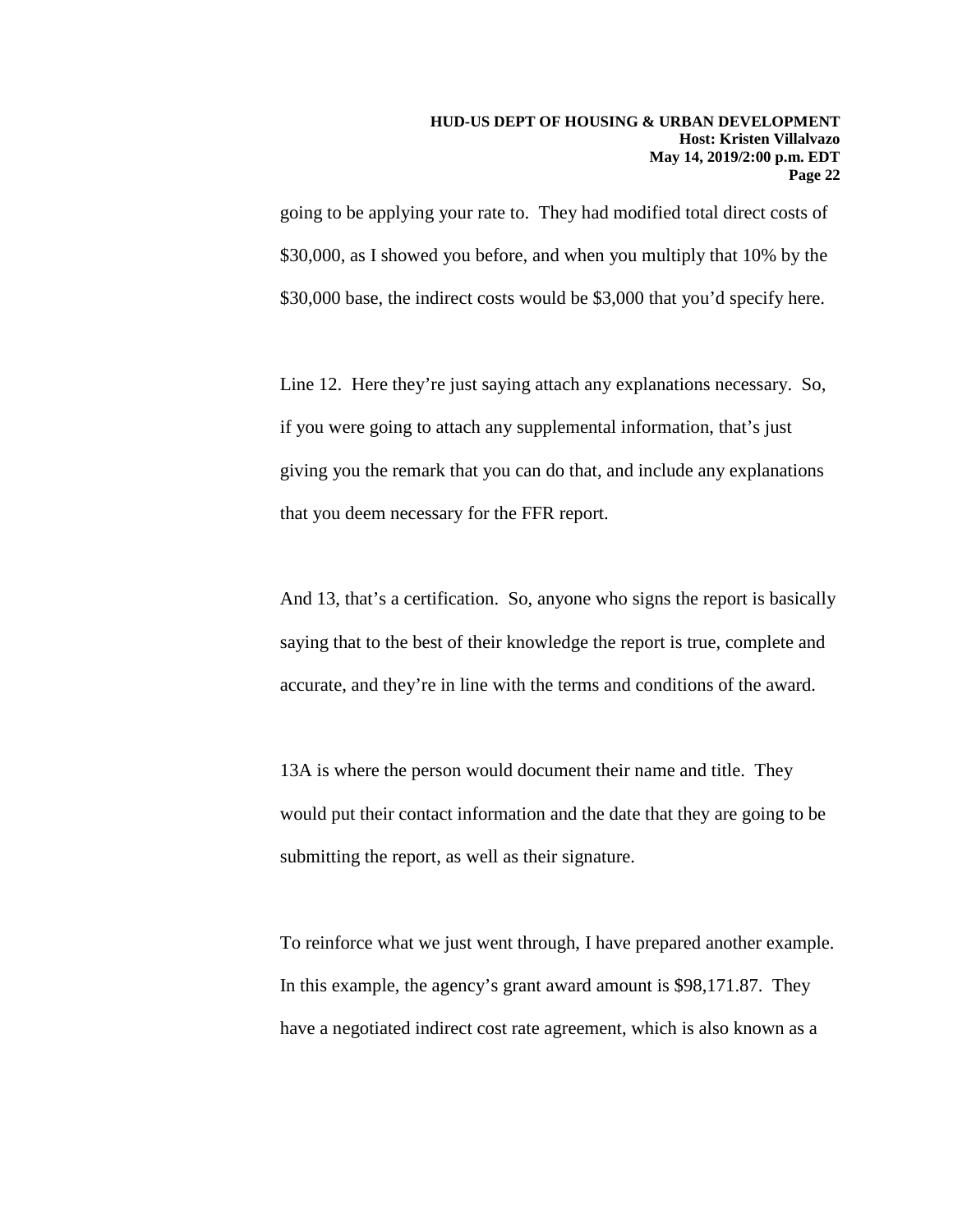NICRA, and that NICRA specifies an indirect cost rate of 23.46%, which can be applied to total direct costs for the program.

They haven't drawn down any funds as of yet, and they have no program income. So, let's assume—of course the first part of completing the report, I think that's pretty simple for everyone. It's just doing the calculations each period and knowing what to put in each block.

Here, for this agency, we have an itemized accounting of their actual costs. So, for Q1, the first quarter, they're going to be reporting they had some salary, fringe benefits and some travel costs, but when you added all of those costs they had a sub-total of \$48,839.70. They have an approved indirect cost rate of 23.46%, so when you multiply the 23.46% by \$48,839.70, then they get total indirect costs of \$11,257.79. Their total costs would be made up of the sub-total of direct costs as well as the indirect costs. So, their total costs for Q1 is \$60,297.49.

Completing their FFR. 10A, they haven't drawn down any funds to date, so we put zero. 10B, cash disbursements is \$60,297.49, which matches the quarterly financial report that we just reviewed. 10C is showing that, hey, we're going to be drawing down \$60,297.49 now. That is their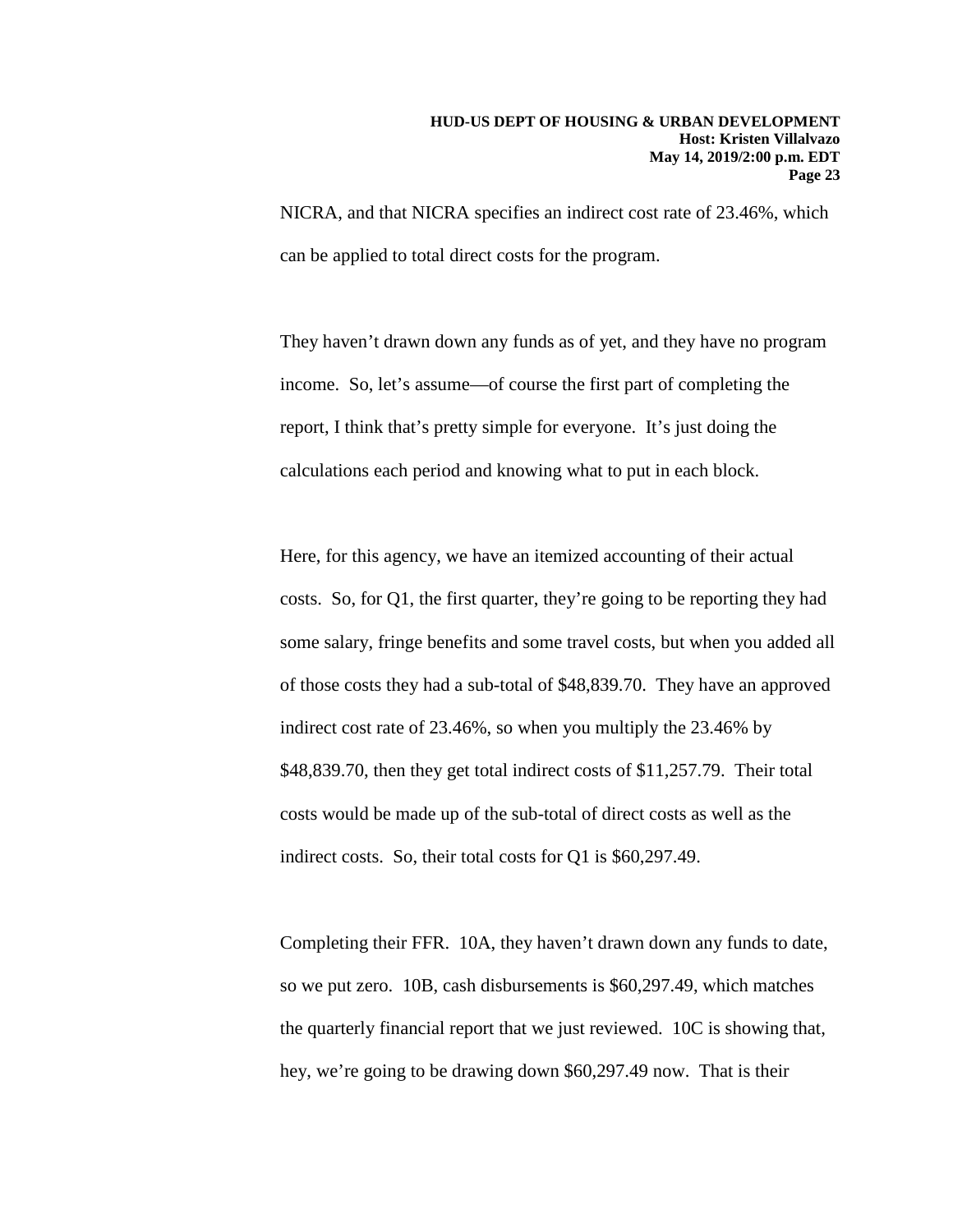immediate cash need. 10D, federal funds authorized. Remember, in our example we said that their award was \$98,171.87, so you would document that there. Federal share of expenditures, you would document that there, \$60,297.49. That is coming straight from the quarterly financial report for Q1, which we just reviewed. They didn't have any unliquidated obligations, so 10F is zero.

10G is a summation of the federal share of expenditures and unliquidated obligations. So when you subtract that \$60,297.49 from the total federal funds authorized, you get a balance remaining of \$37,874.38, which represents the balance that's remaining for the agency to draw down for the remainder of the grant.

They didn't have any recipient share or any program income, but I want to draw your attention down to line 11. Remember, this agency has a NICRA, so the type that they're going to be using is a NICRA. The rate specified in their NICRA is 23.46%, so that's what they document there.

The period from and to, you want to make sure that that matches to your NICRA agreement. This agency, it was from 1/1/2016 through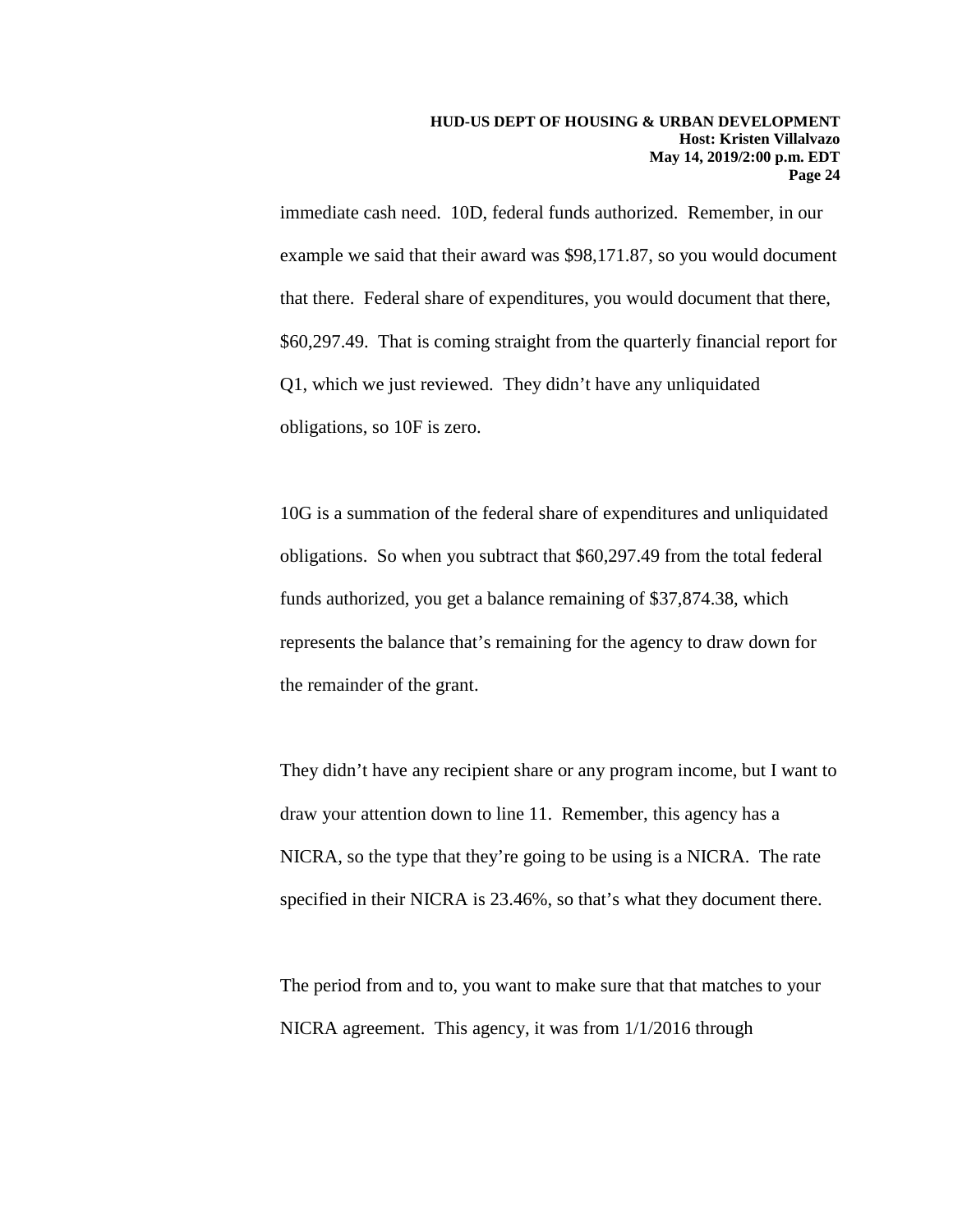12/31/2020, and that's what you document here. But you want to make sure that it matches what your agency's NICRA says.

The base of \$48,839.70—I'll jump back—remember for the Q1 you had the sub-total of direct costs for \$48,839.70, and the indirect costs that we computed on that was \$11,457.79. So, come on back to line 11D, base, and it matches there, \$48,839.70 is the total direct costs, which is also known as the base. And the amount charged, the federal charge would be if the indirect costs computed on that \$48,839.70.

Now, take it a step further, to really drive it home, we have the final quarterly financial report that this agency is going to prepare. So we have the same line items this quarter, but now we're showing the Q2 amount, which shows the salary amount, the fringe, the travel and the sub-total of direct costs for the second quarter—or for the final quarter—is \$30,677.45. When you apply the indirect cost rate of 23.46% to the \$30,677.45, you get an indirect cost amount of \$7,196.93. So, total costs, which is a summation of the total direct costs as well as the indirect costs, would be \$37,874.38.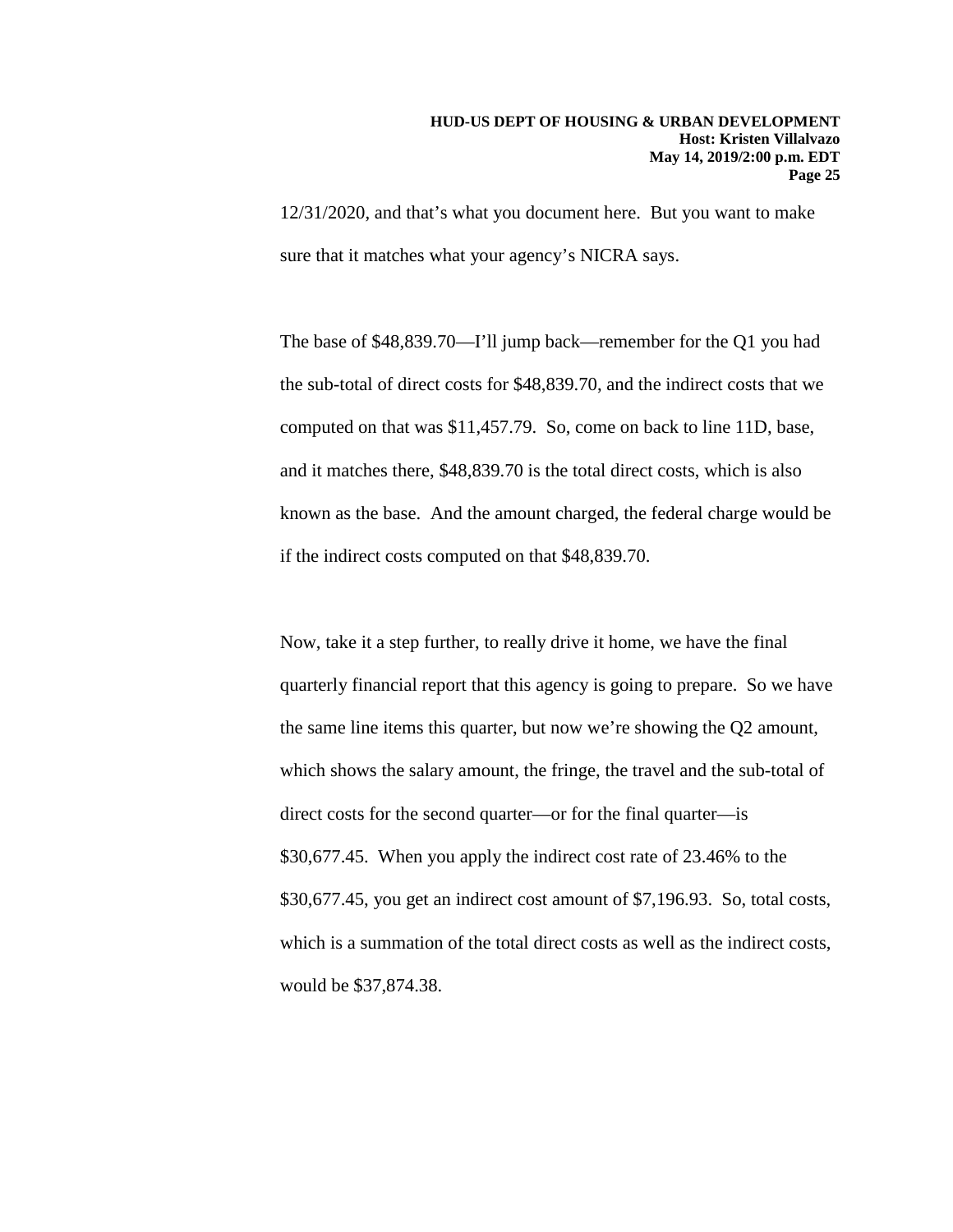Note also the year-to-date amounts. That is just including the Q1 amount, so the amount for the previous quarter to the amount for Q2. So you can see in total, for total salary for this grant they had \$59,574.54; total fringe benefits were \$11,914.90; total travel \$8,027.71; and total indirect costs \$18,654.72. So, the total for the grant is \$98,171.87, and that reconciles, without exception, to the award amount.

Now, on the FFR, remember they drew down those funds after Q1, and so now in line 10A, cash receipts, they received the \$60,297.49, which they reported on and did a payment request for after Q1. Their total cash disbursements would be \$98,171.87, because it has to be cumulative to match for Q1 and Q2. Remember, cumulative reporting when you're doing these reports.

The cash on hand, \$37,874.38 represents the amount that they're going to be drawing down in the future. Total federal funds authorized stays the same at \$98,171.86. Federal share of expenditures is \$98,171.87. As we can see from the final quarterly financial report, they had no unliquidated obligations. So, the total federal share of expenditures is \$98,171.87, and on line 10H it's a zero balance because here they have no more funds to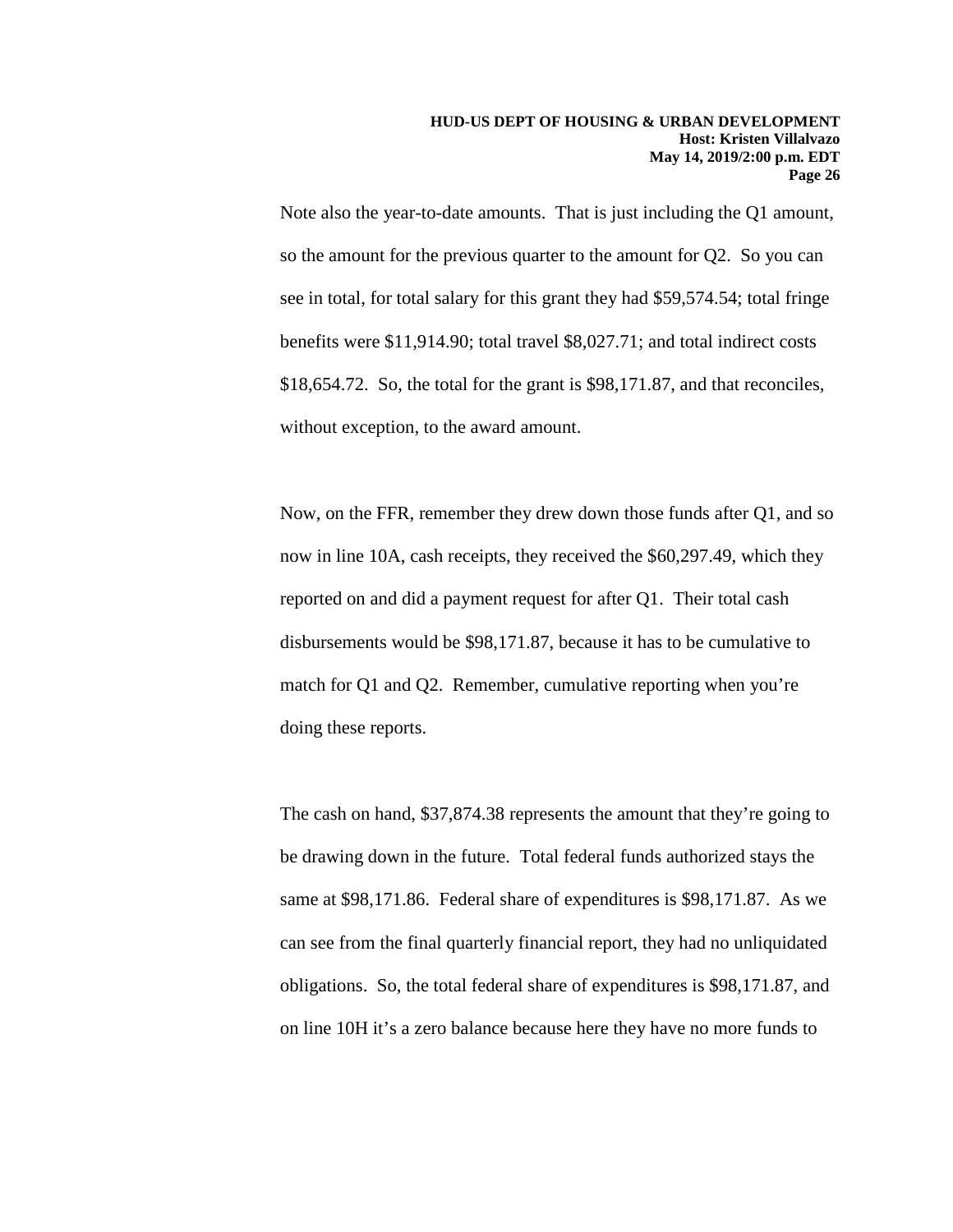draw down. They've incurred all of the costs, they're reporting on everything and there's nothing more to draw down after this.

Recipient share program income is zero. I want to pull your eyes down to line 11 again. The NICRA information doesn't change. The type is a NICRA. The rate is 23.46%. The period remains the same, 1/1/2016 to 12/31/2020, but the base this time is \$79,517.15.

And I'll jump back to the quarterly financial report. The year-to-date amount, so the year-to-date subtotal of direct costs, that was \$79,517.15, and the indirect costs, the year-to-date indirect costs was \$18,654.72. So, you'll see those amounts reflected here on the report, based on cumulative reporting.

Common errors that we have identified in our years of experience with reviewing these reports. A lot of times agencies may not fully complete the form, or you may leave some spaces blank, or it may even include the incorrect information. So, we just ask that you be very careful when completing it. You want to make sure that you're including the correct information, specific attention to the report types. You can only have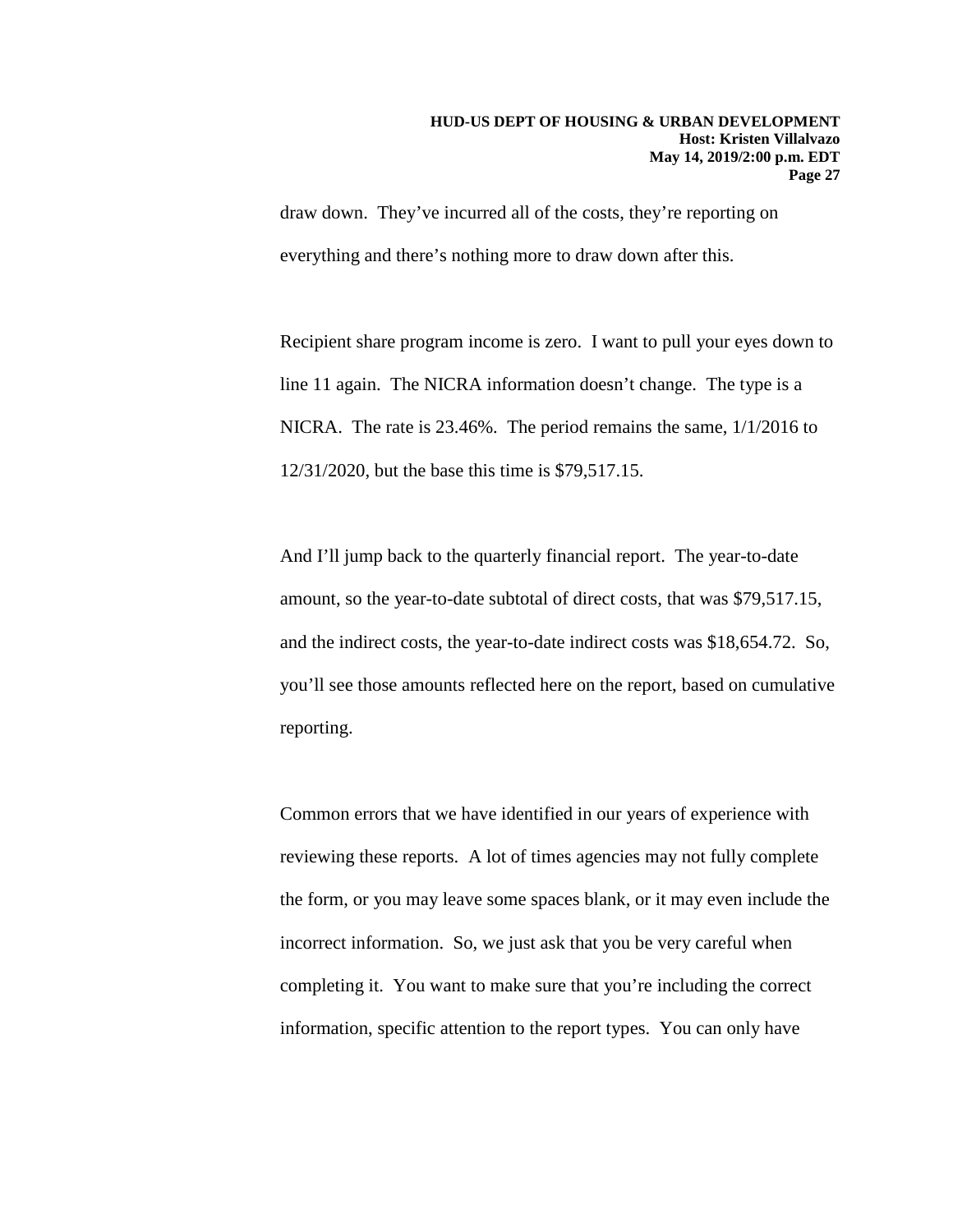quarterly or final, depending on if you're doing your quarterly report or if you're issuing your final report for the grant year.

Another frequent area of error would be line 8, where agencies should document the period of performance of the grant. Sometimes agencies may get that confused, what is the period of performance. Then in block 9, you want to make sure that you're documenting the reporting period end date, so that's the end date of the quarter that you're reporting on.

Here, we will see errors also where agencies are presenting cumulative reporting. They're not documenting the amounts of funds that they've drawn down or the amount of federal funds disbursed. In this section of the report we'll see where agencies are documenting the federal funds authorized. They may not know that this needs to be matching up to the grant award amount. We'll see errors in the federal share of expenditures a lot as well, where agencies are doing cumulative reporting for the federal share of expenditures for the period. Also not making sure that they're doing the calculations properly to factor in and make sure that the unobligated balance that's reflected is correct.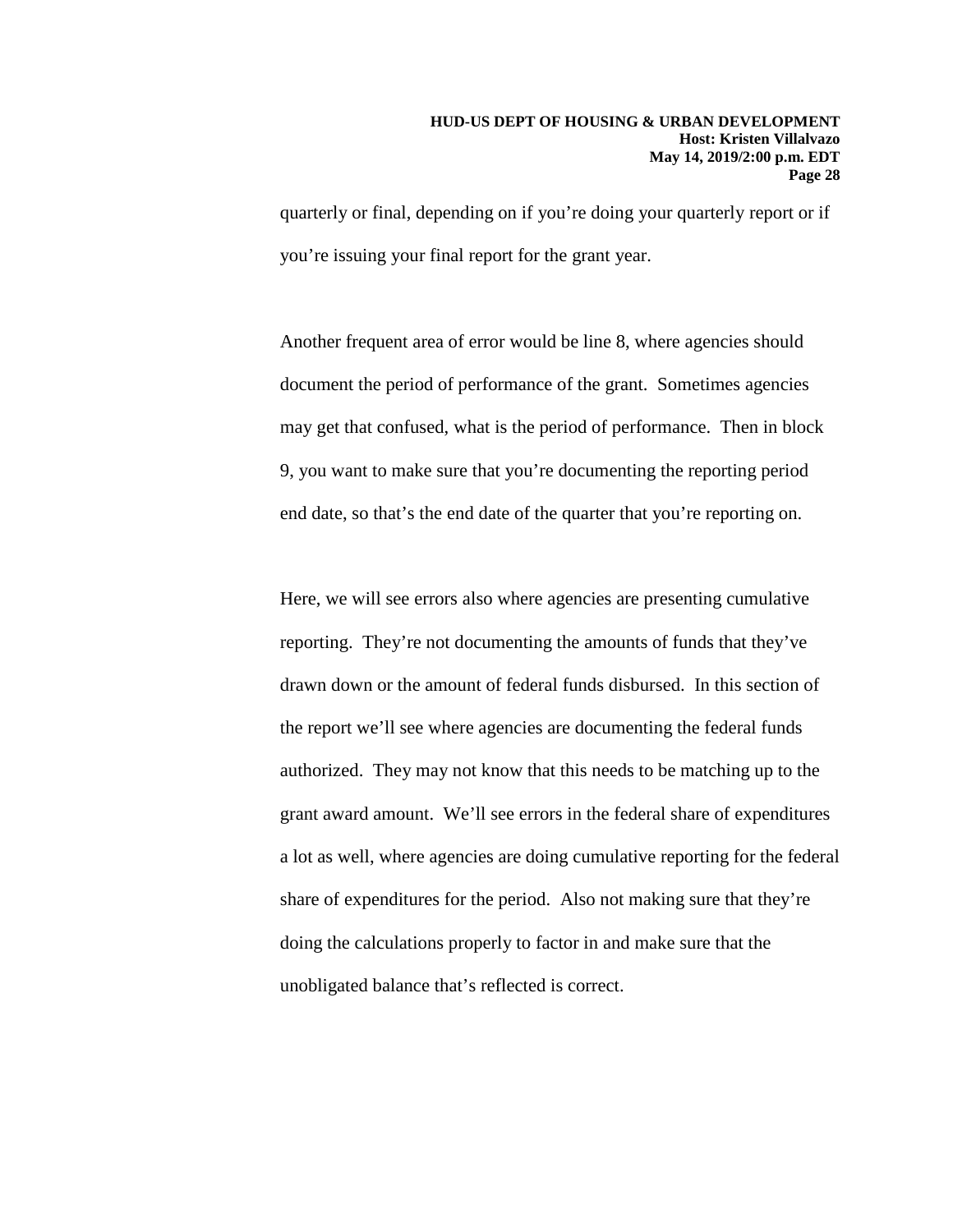As for the program income section, agencies may not be aware that they need to use the deduction alternative. So, just bear that in mind as you go through and make sure that you're using the deduction alternative to calculate in program income and reporting that to HUD. Also, not addressing any exceptions for any cash on hand that they may have or any unobligated balances that's presented on the FFR, or any unexpended program income.

In completing the report, we encourage that you always double-check to make sure that the report is completed properly. You want to complete all of the lines on the report. If it's not applicable, please specify. Keep a copy of your award letter as well as all of the previously issued FFRs, as well as your quarterly financial reports handy, so that you have the most up-to-date information when preparing the FFR.

Program income should be on the same basis as your accounting basis for the grant, so make sure that the information that you report there is on the same basis, it's being consistent. When you submit your final FFR, you shouldn't have any unliquidated obligations on that, or any balances, unless you didn't spend all of your funds for your grant agreement.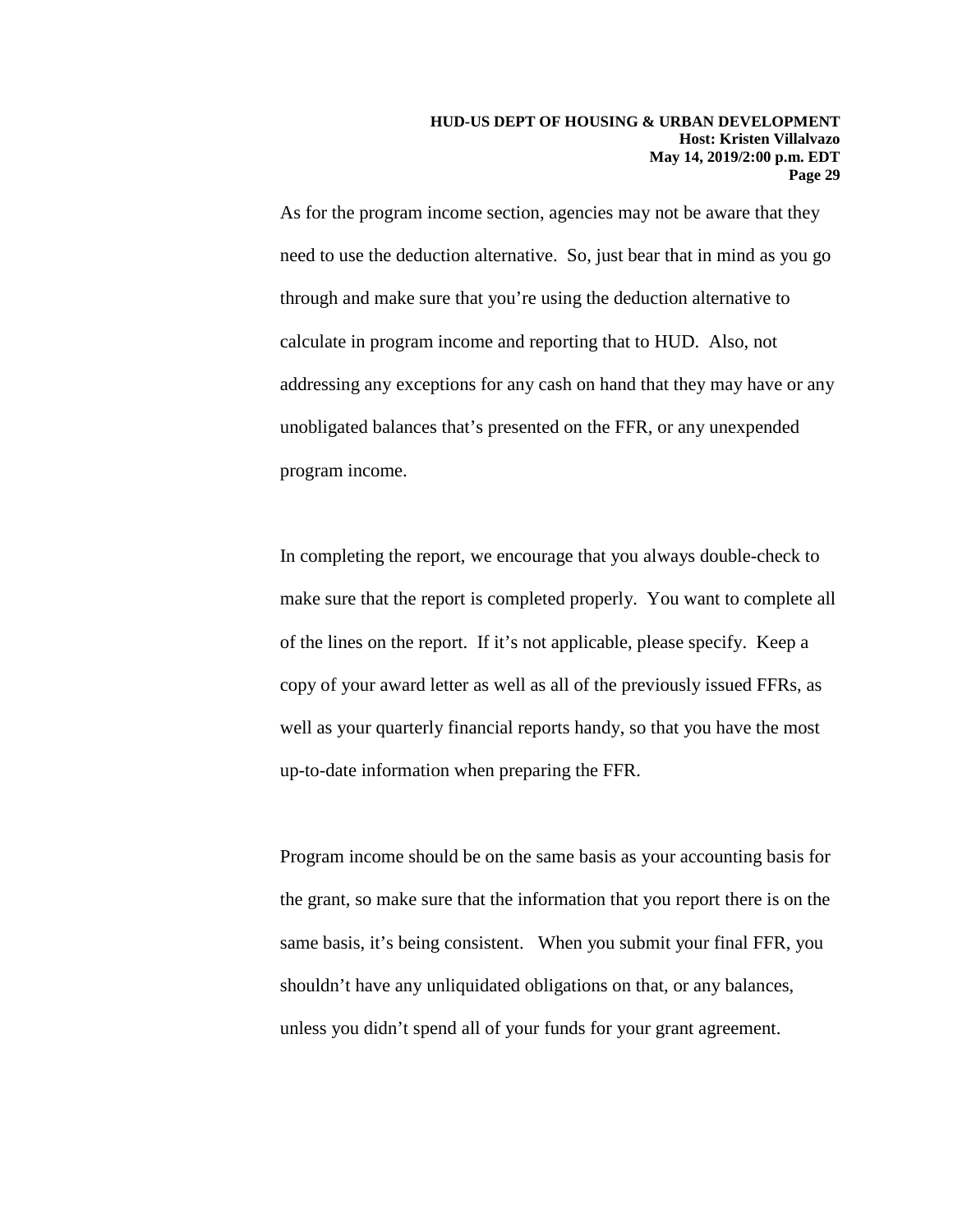If you need an extension for submitting your FFR, please get a due date extension in writing from your HUD POC prior to the due date. Keep that in your records. Just in case you guys got selected for a review, you want to be able to evidence the fact that you did in fact receive a due date extension and you aren't just late in submitting your report.

As participants in the Office of Housing Counseling Grant Program, there's a number of technical assistance sessions and trainings that are available to you. Of course this is at no additional cost. It's just HUD's way of making sure that agencies are aware of what the requirements are, and helping you to make sure that you meet those compliance requirements.

We do provide one-on-one training with staff on how to accurately complete the SF-425 report and provide you with examples. We can actually work with your agency by reviewing your quarterly financial reports with you and helping you to make sure that you're completing the form properly.

We offer financial management system training, where we can train staff on how to configure your accounting system to make sure that your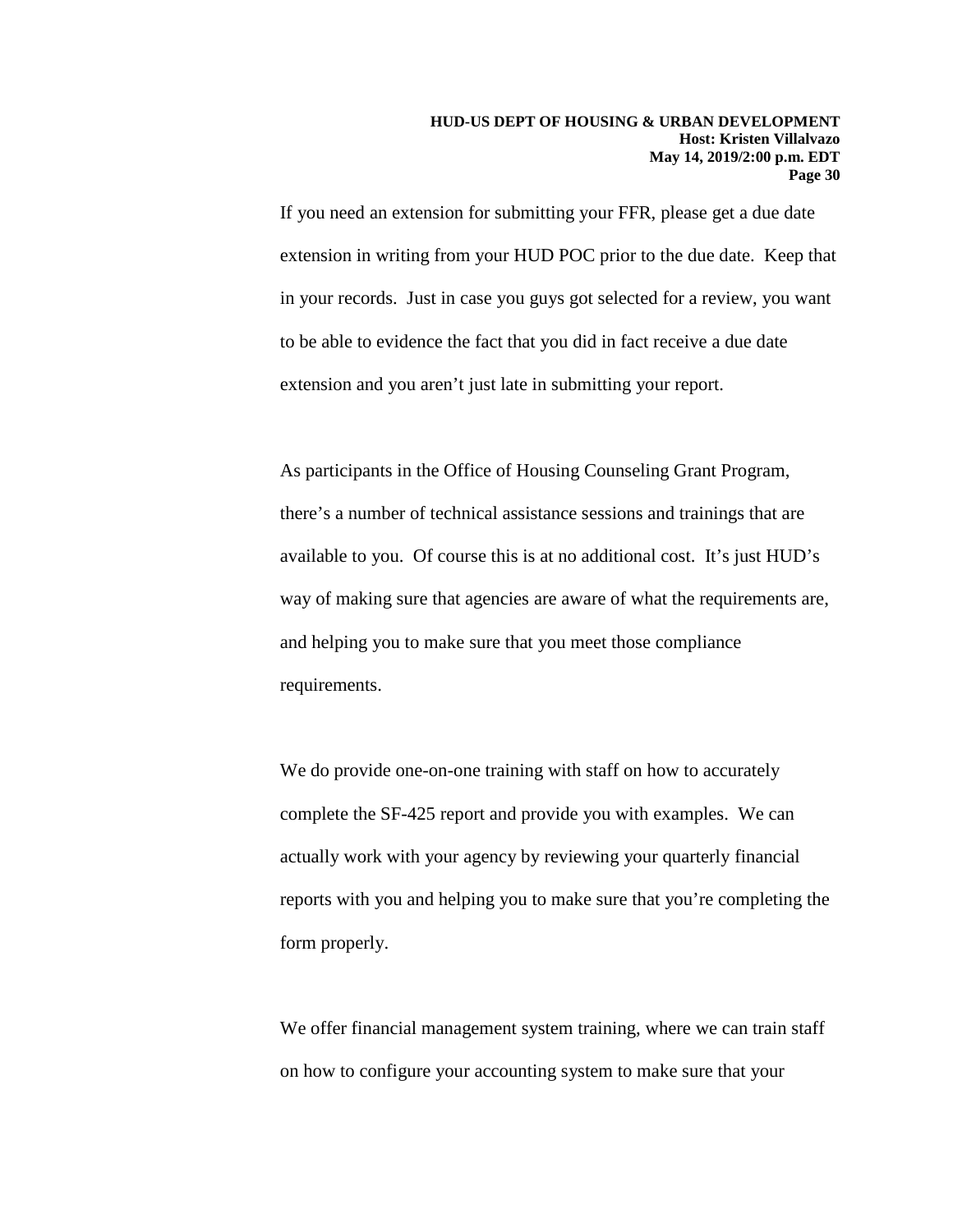accounting system is properly accounting for the HUD grant transactions, and reports can be run specific to the HUD grant. Also, helping you with your procedures for internal controls to minimize the risk of fraud, waste and abuse.

We also provide training to staff on financial reporting; what are the different elements of your grant financial reports; what supporting documents do you need to maintain on file for the types of costs that you submit for reimbursement and the document retention period.

We also provide financial analysis, where we do conduct reviews of financial reports to make sure that they're accurate and that they are complete, and that they meet the requirements of the HUD grant agreement.

If you wish to receive any training, the training can be on-site or it can be done locally. If you are interested, you can send an email to your HUD POC letting them know the type of service that you would like to receive and the person at your agency who would be responsible for the training. If your HUD POC approves, then they would refer that information to HUD SMEs or HUD GPMs, and if that is approved then they would relate